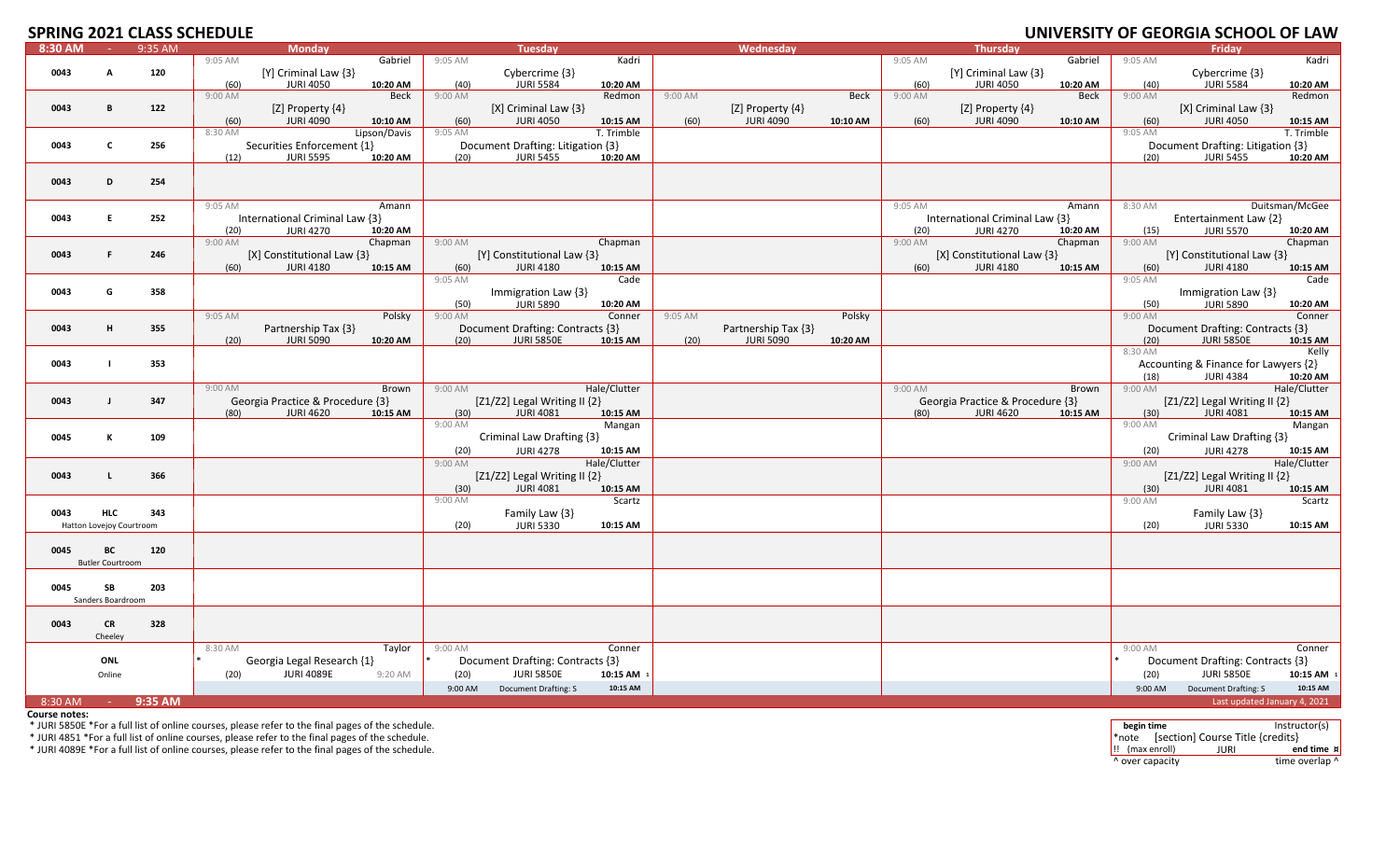# **SPRING 2021 CLASS SCHEDULE**

|         |                          | LULI CLAJJ JUHLDULL |         |                                  |              |          |                                      |              |          |                                        |               |         |                                     |             |         | <u>UNIVERSITI UI ULUNUM JUNUUL UI LAW</u> |                |
|---------|--------------------------|---------------------|---------|----------------------------------|--------------|----------|--------------------------------------|--------------|----------|----------------------------------------|---------------|---------|-------------------------------------|-------------|---------|-------------------------------------------|----------------|
| 9:35 AM | <b>College</b>           | 10:40 AM            |         | <b>Monday</b>                    |              |          | <b>Tuesday</b>                       |              |          | Wednesday                              |               |         | <b>Thursday</b>                     |             |         | Fridav                                    |                |
|         |                          |                     | 9:05 AM |                                  | Gabriel      | 9:05 AM  |                                      | Kadri        | 10:05 AM |                                        | Richardson    | 9:05 AM |                                     | Gabriel     | 9:05 AM |                                           | Kadri          |
| 0043    | A                        | 120                 |         | [Y] Criminal Law {3}             |              |          | Cybercrime {3}                       |              |          | Employment Discrimination {2}          |               |         | [Y] Criminal Law {3}                |             |         | Cybercrime {3}                            |                |
|         |                          |                     | (60)    | <b>JURI 4050</b>                 | 10:20 AM     | (40)     | <b>JURI 5584</b>                     | 10:20 AM     | (20)     | JURI 4990                              | 11:55 AM      | (60)    | <b>JURI 4050</b>                    | 10:20 AM    | (40)    | <b>JURI 5584</b>                          | 10:20 AM       |
|         |                          |                     | 9:00 AM |                                  | <b>Beck</b>  | 9:00 AM  |                                      | Redmon       | 9:00 AM  |                                        | Beck          | 9:00 AM |                                     | <b>Beck</b> | 9:00 AM |                                           | Redmon         |
|         |                          |                     |         |                                  |              |          |                                      |              |          |                                        |               |         |                                     |             |         |                                           |                |
| 0043    | B                        | 122                 |         | [Z] Property $\{4\}$             |              |          | $[X]$ Criminal Law $\{3\}$           |              |          | [Z] Property $\{4\}$                   |               |         | [Z] Property {4}                    |             |         | [X] Criminal Law {3}                      |                |
|         |                          |                     | (60)    | JURI 4090                        | 10:10 AM     | (60)     | <b>JURI 4050</b>                     | 10:15 AM     | (60)     | JURI 4090                              | 10:10 AM      | (60)    | <b>JURI 4090</b>                    | 10:10 AM    | (60)    | <b>JURI 4050</b>                          | 10:15 AM       |
|         |                          |                     | 8:30 AM |                                  | Lipson/Davis | 9:05 AM  |                                      | T. Trimble   | 10:10 AM |                                        | <b>Bruner</b> |         |                                     |             | 9:05 AM |                                           | T. Trimble     |
| 0043    | C                        | 256                 |         | Securities Enforcement {1}       |              |          | Document Drafting: Litigation {3}    |              |          | Corporate Sustainability {2}           |               |         |                                     |             |         | Document Drafting: Litigation {3}         |                |
|         |                          |                     | (12)    | <b>JURI 5595</b>                 | 10:20 AM     | (20)     | <b>JURI 5455</b>                     | 10:20 AM     | (20)     | <b>JURI 4850</b>                       | 12:00 PM      |         |                                     |             | (20)    | <b>JURI 5455</b>                          | 10:20 AM       |
|         |                          |                     |         |                                  |              |          |                                      |              |          |                                        |               |         |                                     |             |         |                                           |                |
|         |                          |                     |         |                                  |              |          |                                      |              |          |                                        |               |         |                                     |             |         |                                           |                |
| 0043    | D                        | 254                 |         |                                  |              |          |                                      |              |          |                                        |               |         |                                     |             |         |                                           |                |
|         |                          |                     |         |                                  |              |          |                                      |              |          |                                        |               |         |                                     |             |         |                                           |                |
|         |                          |                     | 9:05 AM |                                  | Amann        |          |                                      |              |          |                                        |               | 9:05 AM |                                     | Amann       | 8:30 AM |                                           | Duitsman/McGee |
| 0043    | E.                       | 252                 |         | International Criminal Law {3}   |              |          |                                      |              |          |                                        |               |         | International Criminal Law {3}      |             |         | Entertainment Law {2}                     |                |
|         |                          |                     |         | <b>JURI 4270</b>                 |              |          |                                      |              |          |                                        |               |         | <b>JURI 4270</b>                    |             |         | <b>JURI 5570</b>                          |                |
|         |                          |                     | (20)    |                                  | 10:20 AM     |          |                                      |              |          |                                        |               | (20)    |                                     | 10:20 AM    | (15)    |                                           | 10:20 AM       |
|         |                          |                     | 9:00 AM |                                  | Chapman      | 9:00 AM  |                                      | Chapman      | 10:05 AM |                                        | Solomon       | 9:00 AM |                                     | Chapman     | 9:00 AM |                                           | Chapman        |
| 0043    | F                        | 246                 |         | [X] Constitutional Law {3}       |              |          | [Y] Constitutional Law {3}           |              |          | Electronic Discovery {1}               |               |         | [X] Constitutional Law {3}          |             |         | [Y] Constitutional Law {3}                |                |
|         |                          |                     | (60)    | <b>JURI 4180</b>                 | 10:15 AM     | (60)     | <b>JURI 4180</b>                     | 10:15 AM     | (40)     | <b>JURI 5595</b>                       | 11:55 AM      | (60)    | <b>JURI 4180</b>                    | 10:15 AM    | (60)    | <b>JURI 4180</b>                          | 10:15 AM       |
|         |                          |                     |         |                                  |              | 9:05 AM  |                                      | Cade         | 9:35 AM  |                                        | Howard        | 9:35 AM |                                     | Howard      | 9:05 AM |                                           | Cade           |
| 0043    | G                        | 358                 |         |                                  |              |          | Immigration Law {3}                  |              |          | Writing for Judicial Clerkships {2}    |               |         | Writing for Judicial Clerkships {2} |             |         | Immigration Law {3}                       |                |
|         |                          |                     |         |                                  |              |          |                                      |              |          |                                        |               |         |                                     |             |         |                                           |                |
|         |                          |                     |         |                                  |              | (50)     | <b>JURI 5890</b>                     | 10:20 AM     | (20)     | <b>JURI 4088</b>                       | 10:25 AM      | (20)    | <b>JURI 4088</b>                    | 10:25 AM    | (50)    | <b>JURI 5890</b>                          | 10:20 AM       |
|         |                          |                     | 9:05 AM |                                  | Polsky       | 9:00 AM  |                                      | Conner       | 9:05 AM  |                                        | Polsky        |         |                                     |             | 9:00 AM |                                           | Conner         |
| 0043    | н                        | 355                 |         | Partnership Tax {3}              |              |          | Document Drafting: Contracts {3}     |              |          | Partnership Tax {3}                    |               |         |                                     |             |         | Document Drafting: Contracts {3}          |                |
|         |                          |                     | (20)    | <b>JURI 5090</b>                 | 10:20 AM     | (20)     | JURI 5850E                           | 10:15 AM     | (20)     | <b>JURI 5090</b>                       | 10:20 AM      |         |                                     |             | (20)    | <b>JURI 5850E</b>                         | 10:15 AM       |
|         |                          |                     |         |                                  |              | 10:00 AM |                                      | Bradford     |          |                                        |               |         |                                     |             | 8:30 AM |                                           | Kelly          |
| 0043    |                          | 353                 |         |                                  |              |          | Solo and Small Firm Practice {2}     |              |          |                                        |               |         |                                     |             |         | Accounting & Finance for Lawyers {2}      |                |
|         |                          |                     |         |                                  |              |          |                                      |              |          |                                        |               |         |                                     |             |         |                                           |                |
|         |                          |                     |         |                                  |              | (18)     | <b>JURI 4625</b>                     | 11:50 AM     |          |                                        |               |         |                                     |             | (18)    | JURI 4384                                 | 10:20 AM       |
|         |                          |                     | 9:00 AM |                                  | Brown        | 9:00 AM  |                                      | Hale/Clutter |          |                                        |               | 9:00 AM |                                     | Brown       | 9:00 AM |                                           | Hale/Clutter   |
| 0043    |                          | 347                 |         | Georgia Practice & Procedure {3} |              |          | [ $Z1/Z2$ ] Legal Writing II $\{2\}$ |              |          |                                        |               |         | Georgia Practice & Procedure {3}    |             |         | [ $Z1/Z2$ ] Legal Writing II $\{2\}$      |                |
|         |                          |                     | (80)    | <b>JURI 4620</b>                 | 10:15 AM     | (30)     | <b>JURI 4081</b>                     | 10:15 AM     |          |                                        |               | (80)    | <b>JURI 4620</b>                    | 10:15 AM    | (30)    | <b>JURI 4081</b>                          | 10:15 AM       |
|         |                          |                     |         |                                  |              | 9:00 AM  |                                      | Mangan       |          |                                        |               |         |                                     |             | 9:00 AM |                                           | Mangan         |
| 0045    | К                        | 109                 |         |                                  |              |          | Criminal Law Drafting {3}            |              |          |                                        |               |         |                                     |             |         | Criminal Law Drafting {3}                 |                |
|         |                          |                     |         |                                  |              |          |                                      |              |          |                                        |               |         |                                     |             |         |                                           |                |
|         |                          |                     |         |                                  |              | (20)     | <b>JURI 4278</b>                     | 10:15 AM     |          |                                        |               |         |                                     |             | (20)    | <b>JURI 4278</b>                          | 10:15 AM       |
|         |                          |                     |         |                                  |              | 9:00 AM  |                                      | Hale/Clutter | 9:35 AM  |                                        | Striepe       |         |                                     |             | 9:00 AM |                                           | Hale/Clutter   |
| 0043    | L.                       | 366                 |         |                                  |              |          | [ $Z1/Z2$ ] Legal Writing II $\{2\}$ |              |          | Business Law Research {1}              |               |         |                                     |             |         | [ $Z1/Z2$ ] Legal Writing II $\{2\}$      |                |
|         |                          |                     |         |                                  |              | (30)     | <b>JURI 4081</b>                     | 10:15 AM     | (20)     | <b>JURI 4087</b>                       | 10:25 AM      |         |                                     |             | (30)    | <b>JURI 4081</b>                          | 10:15 AM       |
|         |                          |                     |         |                                  |              | 9:00 AM  |                                      | Scartz       | 10:10 AM |                                        | Fowler        |         |                                     |             | 9:00 AM |                                           | Scartz         |
|         |                          |                     |         |                                  |              |          |                                      |              |          |                                        |               |         |                                     |             |         |                                           |                |
| 0043    | <b>HLC</b>               | 343                 |         |                                  |              |          | Family Law {3}                       |              |          | Interdisciplinary Environmental La {3} |               |         |                                     |             |         | Family Law {3}                            |                |
|         | Hatton Lovejoy Courtroom |                     |         |                                  |              | (20)     | <b>JURI 5330</b>                     | 10:15 AM     | (16)     | <b>JURI 5290S</b>                      | 1:00 PM       |         |                                     |             | (20)    | <b>JURI 5330</b>                          | 10:15 AM       |
|         |                          |                     |         |                                  |              |          |                                      |              |          |                                        |               |         |                                     |             |         |                                           |                |
| 0045    | BC                       | 120                 |         |                                  |              |          |                                      |              |          |                                        |               |         |                                     |             |         |                                           |                |
|         | <b>Butler Courtroom</b>  |                     |         |                                  |              |          |                                      |              |          |                                        |               |         |                                     |             |         |                                           |                |
|         |                          |                     |         |                                  |              |          |                                      |              |          |                                        |               |         |                                     |             |         |                                           |                |
|         |                          |                     |         |                                  |              |          |                                      |              |          |                                        |               |         |                                     |             |         |                                           |                |
| 0045    | <b>SB</b>                | 203                 |         |                                  |              |          |                                      |              |          |                                        |               |         |                                     |             |         |                                           |                |
|         | Sanders Boardroom        |                     |         |                                  |              |          |                                      |              |          |                                        |               |         |                                     |             |         |                                           |                |
|         |                          |                     |         |                                  |              |          |                                      |              |          |                                        |               |         |                                     |             |         |                                           |                |
| 0043    | <b>CR</b>                | 328                 |         |                                  |              |          |                                      |              |          |                                        |               |         |                                     |             |         |                                           |                |
|         |                          |                     |         |                                  |              |          |                                      |              |          |                                        |               |         |                                     |             |         |                                           |                |
|         | Cheeley                  |                     |         |                                  |              |          |                                      |              |          |                                        |               |         |                                     |             |         |                                           |                |
|         |                          |                     |         |                                  |              | 9:00 AM  |                                      | Conner       |          |                                        |               |         |                                     |             | 9:00 AM |                                           | Conner         |
|         | ONL                      |                     |         |                                  |              |          | Document Drafting: Contracts {3}     |              |          |                                        |               |         |                                     |             |         | Document Drafting: Contracts {3}          |                |
|         | Online                   |                     |         |                                  |              | (20)     | <b>JURI 5850E</b>                    | 10:15 AM 1   |          |                                        |               |         |                                     |             | (20)    | <b>JURI 5850E</b>                         | 10:15 AM 1     |
|         |                          |                     |         |                                  |              | 9:00 AM  | Document Drafting: S                 | 10:15 AM     |          |                                        |               |         |                                     |             | 9:00 AM | <b>Document Drafting: S</b>               | 10:15 AM       |
|         |                          |                     |         |                                  |              |          |                                      |              |          |                                        |               |         |                                     |             |         |                                           |                |
| 9:35 AM | $\sim 100$               | 10:40 AM            |         |                                  |              |          |                                      |              |          |                                        |               |         |                                     |             |         | Last updated January 4, 2021              |                |

**Course notes:**

\* JURI 4851 \*For a full list of online courses, please refer to the final pages of the schedule. \*note [section] Course Title {credits}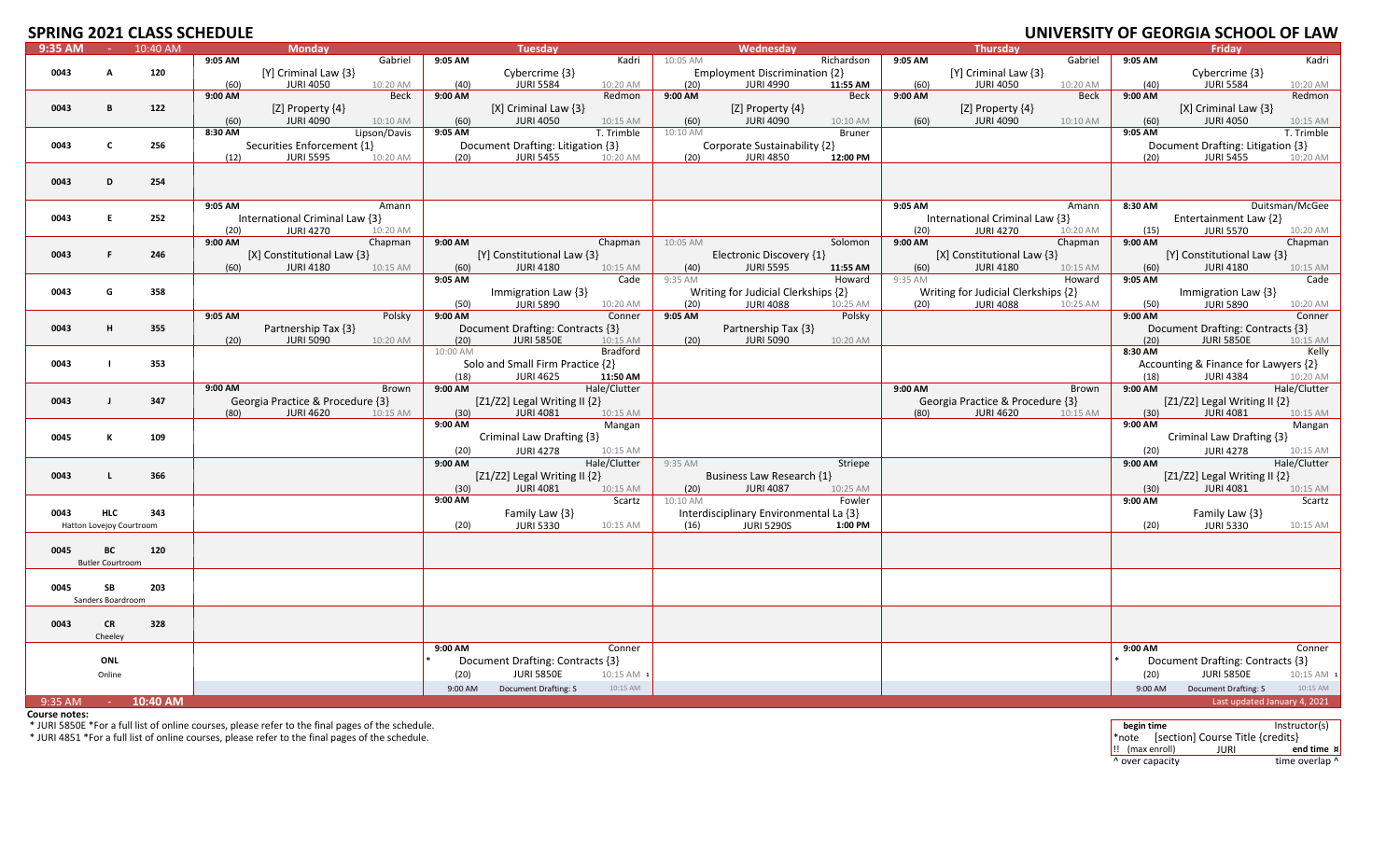# **SPRING 2021 CLASS SCHEDULE**

| $10:40$ AM | $\sim$                   | 11:45 AM | <b>Monday</b>             |                     | <b>Tuesday</b>                   |                 |          | Wednesday                              |            |          | <b>Thursday</b>                        |          |          | Friday                                 |            |
|------------|--------------------------|----------|---------------------------|---------------------|----------------------------------|-----------------|----------|----------------------------------------|------------|----------|----------------------------------------|----------|----------|----------------------------------------|------------|
|            |                          |          | 10:40 AM                  | Simon               |                                  |                 | 10:05 AM |                                        | Richardson | 10:40 AM |                                        | Simon    | 10:45 AM |                                        | Douglas    |
| 0043       | А                        | 120      | Secured Transactions {3}  |                     |                                  |                 |          | Employment Discrimination {2}          |            |          | Secured Transactions {3}               |          |          | Fundamentals of Mergers & Acquisit {1} |            |
|            |                          |          | <b>JURI 4950</b><br>(80)  | 11:55 AM            |                                  |                 | (20)     | <b>JURI 4990</b>                       | 11:55 AM   | (80)     | <b>JURI 4950</b>                       | 11:55 AM | (30)     | <b>JURI 4214</b>                       | 12:35 PM   |
|            |                          |          | 10:45 AM                  | Barnett<br>10:40 AM |                                  | Cook            | 10:45 AM |                                        | Barnett    | 10:45 AM |                                        | Barnett  | 10:40 AM |                                        | Cook       |
| 0043       | B                        | 122      | Administrative Law {3}    |                     | Evidence {3}                     |                 |          | Administrative Law {3}                 |            |          | Administrative Law {3}                 |          |          | Evidence {3}                           |            |
|            |                          |          | <b>JURI 4320</b><br>(80)  | 11:35 AM            | <b>JURI 4250E</b><br>(60)        | 11:55 AM        | (80)     | <b>JURI 4320</b>                       | 11:35 AM   | (80)     | <b>JURI 4320</b>                       | 11:35 AM | (60)     | <b>JURI 4250E</b>                      | 11:55 AM   |
|            |                          |          |                           |                     |                                  |                 | 10:10 AM |                                        | Bruner     | 10:40 AM |                                        | Nesset   |          |                                        |            |
| 0043       | C                        | 256      |                           |                     |                                  |                 |          | Corporate Sustainability {2}           |            |          | Legal Writing and Research (LLM) {3}   |          |          |                                        |            |
|            |                          |          |                           |                     |                                  |                 | (20)     | <b>JURI 4850</b>                       | 12:00 PM   | (20)     | <b>JURI 7009</b>                       | 11:55 AM |          |                                        |            |
|            |                          |          |                           |                     |                                  |                 |          |                                        |            |          |                                        |          |          |                                        |            |
| 0043       | D                        | 254      |                           |                     |                                  |                 |          |                                        |            |          |                                        |          |          |                                        |            |
|            |                          |          |                           |                     |                                  |                 |          |                                        |            |          |                                        |          |          |                                        |            |
|            |                          |          |                           |                     |                                  |                 |          |                                        |            | 11:40 AM |                                        | Cade     |          |                                        |            |
| 0043       | E                        | 252      |                           |                     |                                  |                 |          |                                        |            |          | Comm. Health Law Part. Clinic Hour {2} |          |          |                                        |            |
|            |                          |          |                           |                     |                                  |                 |          |                                        |            | (8)      | <b>JURI 5629S</b>                      | 1:30 PM  |          |                                        |            |
|            |                          |          | 10:40 AM                  | Cook                |                                  |                 | 10:05 AM |                                        | Solomon    | 10:40 AM |                                        | Cook     |          |                                        |            |
| 0043       | F.                       | 246      | Criminal Procedure I {3}  |                     |                                  |                 |          | Electronic Discovery {1}               |            |          | Criminal Procedure I {3}               |          |          |                                        |            |
|            |                          |          | <b>JURI 4460</b><br>(80)  | 11:55 AM            |                                  |                 | (40)     | <b>JURI 5595</b>                       | 11:55 AM   | (80)     | <b>JURI 4460</b>                       | 11:55 AM |          |                                        |            |
|            |                          |          | 10:45 AM                  | Shipley             |                                  |                 | 10:45 AM |                                        | Shipley    | 10:45 AM |                                        | Shipley  |          |                                        |            |
| 0043       | G                        | 358      | Remedies {3}              |                     |                                  |                 |          | Remedies {3}                           |            |          | Remedies {3}                           |          |          |                                        |            |
|            |                          |          | <b>JURI 4550</b><br>(80)  | 11:35 AM            |                                  |                 | (80)     | <b>JURI 4550</b>                       | 11:35 AM   | (80)     | <b>JURI 4550</b>                       | 11:35 AM |          |                                        |            |
|            |                          |          |                           |                     |                                  |                 |          |                                        |            |          |                                        |          |          |                                        |            |
| 0043       | Н.                       | 355      |                           |                     |                                  |                 |          |                                        |            |          |                                        |          |          |                                        |            |
|            |                          |          |                           |                     |                                  |                 |          |                                        |            |          |                                        |          |          |                                        |            |
|            |                          |          |                           | 10:00 AM            |                                  | <b>Bradford</b> |          |                                        |            |          |                                        |          |          |                                        |            |
| 0043       |                          | 353      |                           |                     | Solo and Small Firm Practice {2} |                 |          |                                        |            |          |                                        |          |          |                                        |            |
|            |                          |          |                           |                     | (18)<br><b>JURI 4625</b>         | 11:50 AM        |          |                                        |            |          |                                        |          |          |                                        |            |
|            |                          |          | 10:40 AM                  | 10:40 AM<br>Levin   |                                  | Khan            | 10:40 AM |                                        | Levin      |          |                                        |          | 10:40 AM |                                        | Khan       |
| 0043       | $\mathbf{I}$             | 347      | Constitutional Law II {3} |                     | Law & Medicine {3}               |                 |          | Constitutional Law II {3}              |            |          |                                        |          |          | Law & Medicine {3}                     |            |
|            |                          |          | <b>JURI 4190</b><br>(80)  | 11:55 AM            | (30)<br><b>JURI 5623</b>         | 11:55 AM        | (80)     | <b>JURI 4190</b>                       | 11:55 AM   | 11:10 AM |                                        | West     | (30)     | <b>JURI 5623</b>                       | 11:55 AM   |
| 0045       | К                        | 109      |                           |                     |                                  |                 |          |                                        |            |          | FYO Seminar (Undergrad) {1}            |          |          |                                        |            |
|            |                          |          |                           |                     |                                  |                 |          |                                        |            |          |                                        |          |          |                                        |            |
|            |                          |          |                           |                     |                                  |                 |          |                                        |            | (15)     | FYOS 1001                              | 12:25 PM |          |                                        |            |
|            |                          |          |                           |                     |                                  |                 |          |                                        |            |          |                                        |          |          |                                        |            |
| 0043       | L.                       | 366      |                           |                     |                                  |                 |          |                                        |            |          |                                        |          |          |                                        |            |
|            |                          |          |                           |                     |                                  |                 | 10:10 AM |                                        | Fowler     |          |                                        |          |          |                                        |            |
| 0043       | <b>HLC</b>               | 343      |                           |                     |                                  |                 |          | Interdisciplinary Environmental La {3} |            |          |                                        |          |          |                                        |            |
|            | Hatton Lovejoy Courtroom |          |                           |                     |                                  |                 | (16)     | <b>JURI 5290S</b>                      | 1:00 PM    |          |                                        |          |          |                                        |            |
|            |                          |          |                           |                     |                                  |                 |          |                                        |            |          |                                        |          |          |                                        |            |
| 0045       | BC                       | 120      |                           |                     |                                  |                 |          |                                        |            |          |                                        |          |          |                                        |            |
|            | <b>Butler Courtroom</b>  |          |                           |                     |                                  |                 |          |                                        |            |          |                                        |          |          |                                        |            |
|            |                          |          |                           |                     |                                  |                 |          |                                        |            |          |                                        |          |          |                                        |            |
| 0045       | SB                       | 203      |                           |                     |                                  |                 |          |                                        |            |          |                                        |          |          |                                        |            |
|            | Sanders Boardroom        |          |                           |                     |                                  |                 |          |                                        |            |          |                                        |          |          |                                        |            |
|            |                          |          |                           |                     |                                  |                 |          |                                        |            |          |                                        |          |          |                                        |            |
| 0043       | CR                       | 328      |                           |                     |                                  |                 |          |                                        |            |          |                                        |          |          |                                        |            |
|            | Cheeley                  |          |                           |                     |                                  |                 |          |                                        |            |          |                                        |          |          |                                        |            |
|            |                          |          |                           | 10:40 AM            |                                  | Miller          |          |                                        |            |          |                                        |          | 10:40 AM |                                        | Miller     |
|            | ONL                      |          |                           |                     | Corporations {3}                 |                 |          |                                        |            |          |                                        |          |          | Corporations {3}                       |            |
|            | Online                   |          |                           |                     | <b>JURI 4210</b><br>(80)         | 11:55 AM 1      |          |                                        |            |          |                                        |          | (80)     | <b>JURI 4210</b>                       | 11:55 AM 1 |
|            |                          |          |                           |                     | 10:40 AM<br>Evidence             | 11:55 AM        |          |                                        |            |          |                                        |          | 10:40 AM | Evidence                               | 11:55 AM   |
| 10:40 AM   | <b>Common</b>            | 11:45 AM |                           |                     |                                  |                 |          |                                        |            |          |                                        |          |          | Last updated January 4, 2021           |            |
|            |                          |          |                           |                     |                                  |                 |          |                                        |            |          |                                        |          |          |                                        |            |

**Course notes:**

\* JURI 4250E \*For a full list of online courses, please refer to the final pages of the schedule. **begin time** Instructor(s)

\*note [section] Course Title {credits} !! (max enroll) JURI **end time ¤** ^ over capacity time overlap ^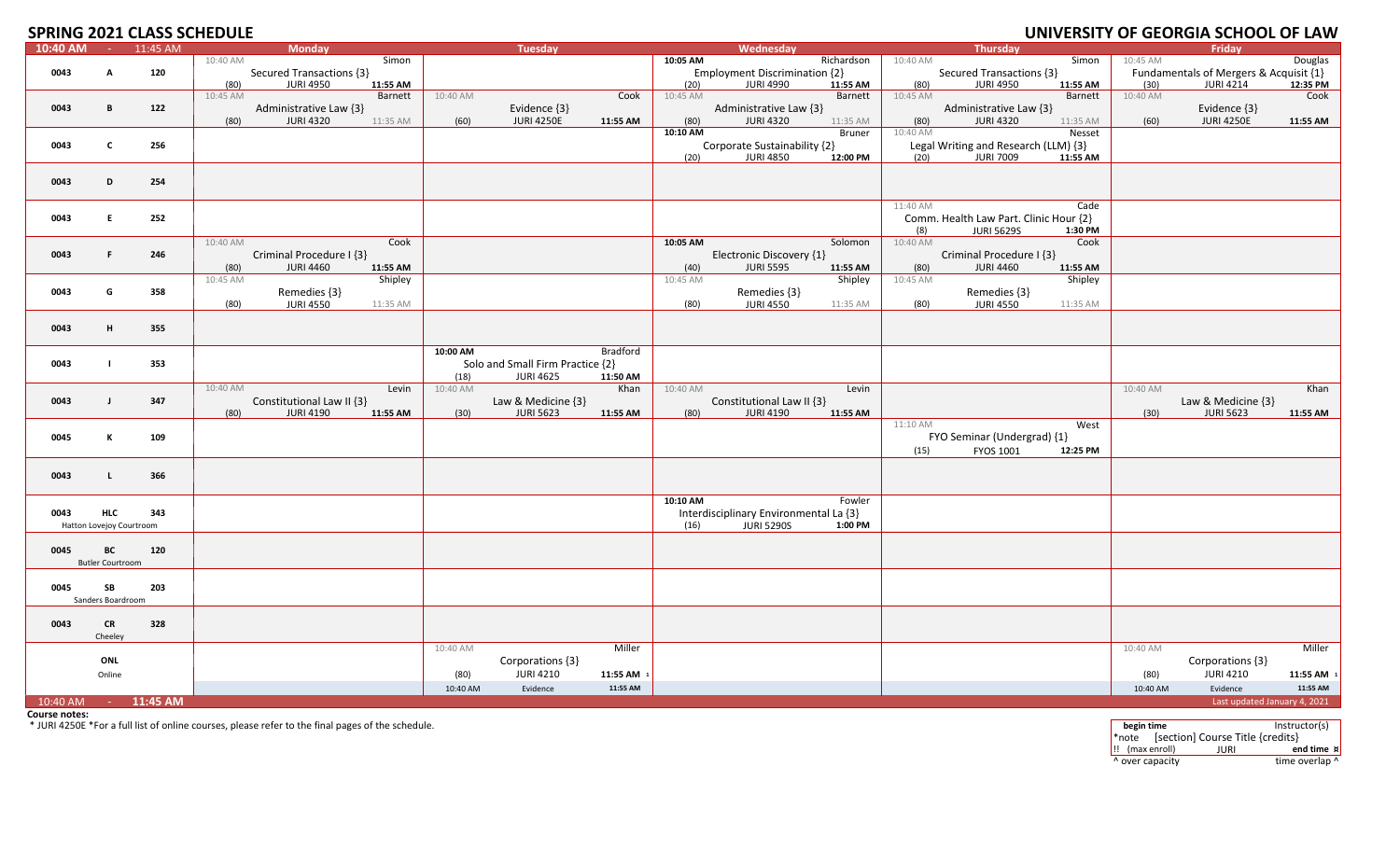### **2021 CLASS SCHEDULE UNIVERSITY OF GEORGIA SCHOOL OF LAW**

### **SPRING 2021 CLASS SCHEDULE**

| 11:45 AM       | <b>College</b>           | 12:50 PM |          | Monday                       |                  | <b>Tuesday</b>                   |                  |          | Wednesday                              |                        |            | Thursday                               |            |          | Friday                                 |            |
|----------------|--------------------------|----------|----------|------------------------------|------------------|----------------------------------|------------------|----------|----------------------------------------|------------------------|------------|----------------------------------------|------------|----------|----------------------------------------|------------|
|                |                          |          | 10:40 AM | Simon                        |                  |                                  |                  | 10:05 AM |                                        | Richardson             | 10:40 AM   |                                        | Simon      | 10:45 AM |                                        | Douglas    |
| 0043           | A                        | 120      |          | Secured Transactions {3}     |                  |                                  |                  |          | <b>Employment Discrimination {2}</b>   |                        |            | Secured Transactions {3}               |            |          | Fundamentals of Mergers & Acquisit {1} |            |
|                |                          |          | (80)     | <b>JURI 4950</b><br>11:55 AM |                  |                                  |                  | (20)     | <b>JURI 4990</b>                       | 11:55 AM               | (80)       | <b>JURI 4950</b>                       | 11:55 AM   | (30)     | <b>JURI 4214</b>                       | 12:35 PM   |
|                |                          |          |          |                              | 10:40 AM         |                                  | Cook             |          |                                        |                        |            |                                        |            | 10:40 AM |                                        | Cook       |
| 0043           | B                        | 122      |          |                              |                  | Evidence {3}                     |                  |          |                                        |                        |            |                                        |            |          | Evidence {3}                           |            |
|                |                          |          |          |                              | (60)             | <b>JURI 4250E</b>                | 11:55 AM         |          |                                        |                        |            |                                        |            | (60)     | <b>JURI 4250E</b>                      | 11:55 AM   |
|                |                          |          |          |                              |                  |                                  |                  | 10:10 AM |                                        | Bruner                 | $10:40$ AM |                                        | Nesset     |          |                                        |            |
| 0043           | $\mathsf{C}$             | 256      |          |                              |                  |                                  |                  |          | Corporate Sustainability {2}           |                        |            | Legal Writing and Research (LLM) {3}   |            |          |                                        |            |
|                |                          |          |          |                              |                  |                                  |                  | (20)     | <b>JURI 4850</b>                       | 12:00 PM               | (20)       | <b>JURI 7009</b>                       | 11:55 AM   |          |                                        |            |
|                | D                        |          |          |                              |                  |                                  |                  |          |                                        |                        |            |                                        |            |          |                                        |            |
| 0043           |                          | 254      |          |                              |                  |                                  |                  |          |                                        |                        |            |                                        |            |          |                                        |            |
|                |                          |          |          |                              |                  |                                  |                  |          |                                        |                        | 11:40 AM   |                                        | Cade       |          |                                        |            |
| 0043           | E                        | 252      |          |                              |                  |                                  |                  |          |                                        |                        |            | Comm. Health Law Part. Clinic Hour {2} |            |          |                                        |            |
|                |                          |          |          |                              |                  |                                  |                  |          |                                        |                        | (8)        | <b>JURI 5629S</b>                      | 1:30 PM    |          |                                        |            |
|                |                          |          | 10:40 AM | Cook                         |                  |                                  |                  | 10:05 AM |                                        | Solomon                | 10:40 AM   |                                        | Cook       |          |                                        |            |
| 0043           | F.                       | 246      |          | Criminal Procedure I {3}     |                  |                                  |                  |          | Electronic Discovery {1}               |                        |            | Criminal Procedure I {3}               |            |          |                                        |            |
|                |                          |          | (80)     | <b>JURI 4460</b><br>11:55 AM |                  |                                  |                  | (40)     | <b>JURI 5595</b>                       | 11:55 AM               | (80)       | <b>JURI 4460</b>                       | 11:55 AM   |          |                                        |            |
|                |                          |          | 12:15 PM | Schueneman                   |                  |                                  |                  | 12:40 PM |                                        | <b>Phillips Sawyer</b> | 12:15 PM   |                                        | Schueneman |          |                                        |            |
| 0043           | G                        | 358      |          | Federal Income Tax {3}       |                  |                                  |                  |          | HONS Seminar (Undergrad) {1}           |                        |            | Federal Income Tax {3}                 |            |          |                                        |            |
|                |                          |          | (20)     | <b>JURI 5120</b><br>1:30 PM  |                  |                                  |                  | (20)     | <b>HONS 1990H</b>                      | 1:30 PM                | (20)       | <b>JURI 5120</b>                       | 1:30 PM    |          |                                        |            |
|                |                          |          |          |                              |                  |                                  |                  |          |                                        |                        |            |                                        |            |          |                                        |            |
| 0043           | н.                       | 355      |          |                              |                  |                                  |                  |          |                                        |                        |            |                                        |            |          |                                        |            |
|                |                          |          |          |                              |                  |                                  |                  |          |                                        |                        |            |                                        |            |          |                                        |            |
|                |                          |          |          |                              | 10:00 AM         |                                  | Bradford         |          |                                        |                        |            |                                        |            |          |                                        |            |
| 0043           | $\mathbf{I}$             | 353      |          |                              |                  | Solo and Small Firm Practice {2} |                  |          |                                        |                        |            |                                        |            |          |                                        |            |
|                |                          |          | 10:40 AM | Levin                        | (18)<br>10:40 AM | <b>JURI 4625</b>                 | 11:50 AM<br>Khan | 10:40 AM |                                        | Levin                  | 11:45 AM   |                                        | Norins     | 10:40 AM |                                        | Khan       |
| 0043           | $\mathbf{J}$             | 347      |          | Constitutional Law II {3}    |                  | Law & Medicine {3}               |                  |          | Constitutional Law II {3}              |                        |            | First Amendment Clinic {2}             |            |          | Law & Medicine $\{3\}$                 |            |
|                |                          |          | (80)     | <b>JURI 4190</b><br>11:55 AM | (30)             | <b>JURI 5623</b>                 | 11:55 AM         | (80)     | <b>JURI 4190</b>                       | 11:55 AM               | (8)        | <b>JURI 4200S</b>                      | 1:35 PM    | (30)     | <b>JURI 5623</b>                       | 11:55 AM   |
|                |                          |          |          |                              |                  |                                  |                  |          |                                        |                        | 11:10 AM   |                                        | West       |          |                                        |            |
| 0045           | К                        | 109      |          |                              |                  |                                  |                  |          |                                        |                        |            | FYO Seminar (Undergrad) {1}            |            |          |                                        |            |
|                |                          |          |          |                              |                  |                                  |                  |          |                                        |                        | (15)       | FYOS 1001                              | 12:25 PM   |          |                                        |            |
|                |                          |          |          |                              |                  |                                  |                  |          |                                        |                        |            |                                        |            |          |                                        |            |
| 0043           | L.                       | 366      |          |                              |                  |                                  |                  |          |                                        |                        |            |                                        |            |          |                                        |            |
|                |                          |          |          |                              |                  |                                  |                  |          |                                        |                        |            |                                        |            |          |                                        |            |
|                |                          |          |          |                              |                  |                                  |                  | 10:10 AM |                                        | Fowler                 |            |                                        |            |          |                                        |            |
| 0043           | HLC                      | 343      |          |                              |                  |                                  |                  |          | Interdisciplinary Environmental La {3} |                        |            |                                        |            |          |                                        |            |
|                | Hatton Lovejoy Courtroom |          |          |                              |                  |                                  |                  | (16)     | <b>JURI 5290S</b>                      | 1:00 PM                |            |                                        |            |          |                                        |            |
|                |                          |          |          |                              |                  |                                  |                  |          |                                        |                        |            |                                        |            |          |                                        |            |
| 0045           | BC                       | 120      |          |                              |                  |                                  |                  |          |                                        |                        |            |                                        |            |          |                                        |            |
|                | <b>Butler Courtroom</b>  |          |          |                              |                  |                                  |                  |          |                                        |                        |            |                                        |            |          |                                        |            |
|                |                          |          |          |                              |                  |                                  |                  |          |                                        |                        |            |                                        |            |          |                                        |            |
| 0045           | SB                       | 203      |          |                              |                  |                                  |                  |          |                                        |                        |            |                                        |            |          |                                        |            |
|                | Sanders Boardroom        |          |          |                              |                  |                                  |                  |          |                                        |                        |            |                                        |            |          |                                        |            |
| 0043           | <b>CR</b>                | 328      |          |                              |                  |                                  |                  |          |                                        |                        |            |                                        |            |          |                                        |            |
|                | Cheeley                  |          |          |                              |                  |                                  |                  |          |                                        |                        |            |                                        |            |          |                                        |            |
|                |                          |          |          |                              | 10:40 AM         |                                  | Miller           |          |                                        |                        |            |                                        |            | 10:40 AM |                                        | Miller     |
|                | ONL                      |          |          |                              |                  | Corporations {3}                 |                  |          |                                        |                        |            |                                        |            |          | Corporations {3}                       |            |
|                | Online                   |          |          |                              | (80)             | <b>JURI 4210</b>                 | 11:55 AM 1       |          |                                        |                        |            |                                        |            | (80)     | <b>JURI 4210</b>                       | 11:55 AM 1 |
|                |                          |          |          |                              | 10:40 AM         | Evidence                         | 11:55 AM         |          |                                        |                        |            |                                        |            | 10:40 AM | Evidence                               | 11:55 AM   |
| $11:45$ AM $-$ |                          | 12:50 PM |          |                              |                  |                                  |                  |          |                                        |                        |            |                                        |            |          | Last updated January 26, 2021          |            |
|                |                          |          |          |                              |                  |                                  |                  |          |                                        |                        |            |                                        |            |          |                                        |            |

**Course notes:**

\* JURI 4250E \*For <sup>a</sup> full list of online courses, please refer to the final pages of the schedule. **begin time** Instructor(s)

\*note [section] Course Title {credits} !! (max enroll) JURI **end time ¤** ^ over capacity  $\bullet$  time overlap  $\bullet$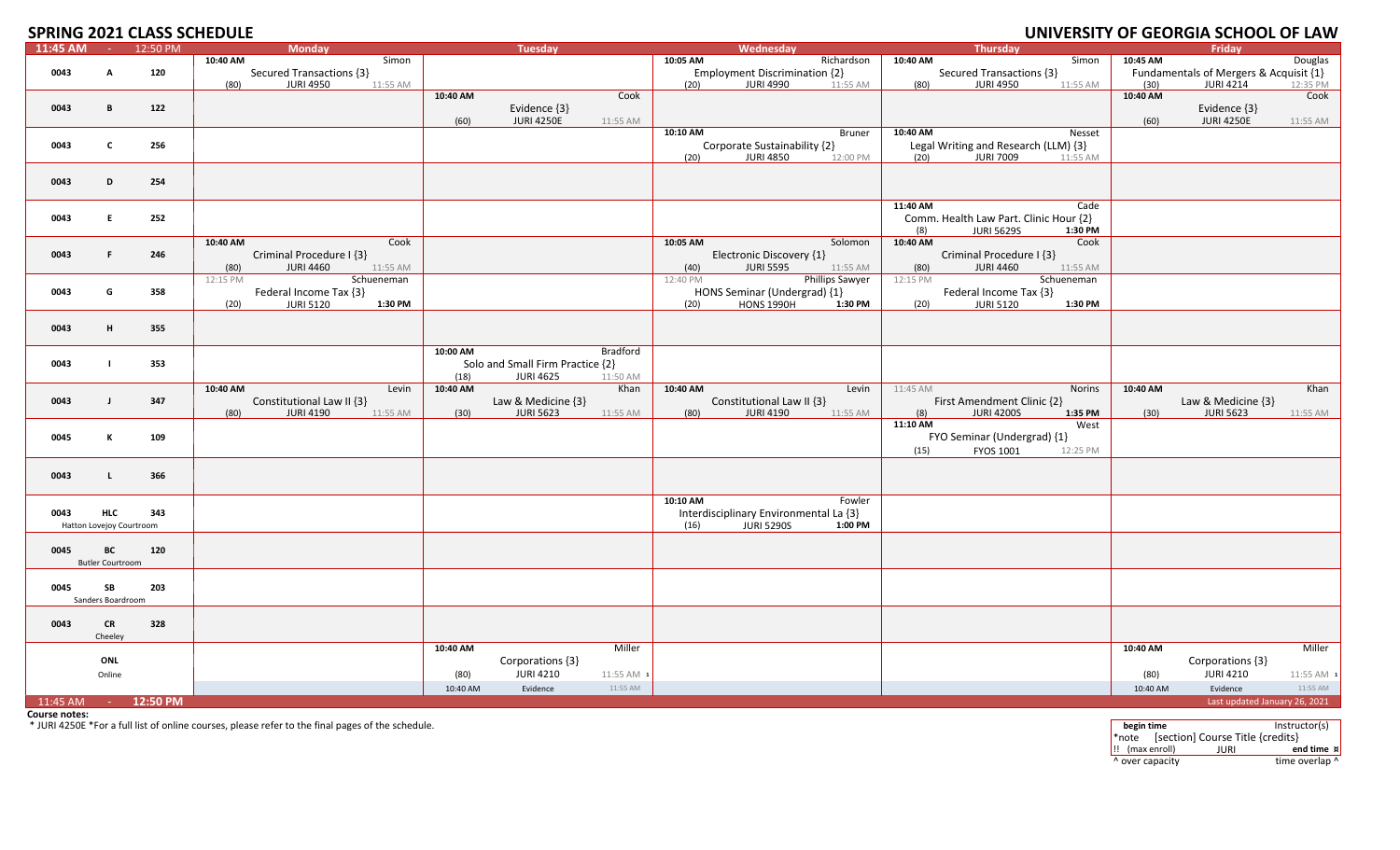### **2021 CLASS SCHEDULE UNIVERSITY OF GEORGIA SCHOOL OF LAW**

# **SPRING 2021 CLASS SCHEDULE**

| Beck<br>Dennis<br>1:25 PM<br>Beck<br>1:25 PM<br>Dennis<br>1:25 PM<br>Beck<br>1:25 PM<br>1:25 PM<br>[Z] Criminal Law {3}<br>[Z] Criminal Law {3}<br>$[Y]$ Property $\{4\}$<br>[Y] Property {4}<br>[Y] Property {4}<br>0043<br>120<br>A<br><b>JURI 4090</b><br>(60)<br><b>JURI 4050</b><br>2:40 PM<br>(60)<br>(60)<br>(60)<br>2:40 PM<br>(60)<br><b>JURI 4090</b><br>2:35 PM<br><b>JURI 4090</b><br>2:35 PM<br>2:35 PM<br><b>JURI 4050</b><br>Logan Sawyer<br>Richardson<br>1:20 PM<br>1:20 PM<br>1:20 PM<br>1:20 PM<br>1:20 PM<br>Logan Sawyer<br>Amann<br>Amann<br>[Z] Constitutional Law {3}<br>[B] The Law & Ethics of Lawyering {3}<br>Workers Compensation {2}<br>[Z] Constitutional Law {3}<br>[B] The Law & Ethics of Lawyering {3}<br>0043<br>122<br>B<br><b>JURI 4180</b><br><b>JURI 4300</b><br><b>JURI 5060</b><br><b>JURI 4180</b><br>(80)<br><b>JURI 4300</b><br>2:35 PM<br>(80)<br>2:35 PM<br>(20)<br>3:10 PM<br>(60)<br>2:35 PM<br>2:35 PM<br>(60)<br>1:25 PM<br>1:25 PM<br>Levin<br>1:25 PM<br>Durkee<br>1:25 PM<br>Levin<br>Durkee<br>Education Law {3}<br>0043<br>C<br>256<br>Education Law {3}<br>International Business Transaction {3}<br>International Business Transaction {3}<br><b>JURI 5781</b><br>2:40 PM<br><b>JURI 4675</b><br>2:40 PM<br>(80)<br><b>JURI 5781</b><br>2:40 PM<br><b>JURI 4675</b><br>2:40 PM<br>(80)<br>(20)<br>(20)<br>1:20 PM<br>Nesset/Mangan<br>1:20 PM<br>1:30 PM<br>Milot<br>1:20 PM<br>Nesset/Mangan<br>Polsky<br>1:20 PM<br>Polsky<br>$[Y1/Y2]$ Legal Writing II $\{2\}$<br>Practicum in Animal Welfare Skills {2}<br>$[Y1/Y2]$ Legal Writing II $\{2\}$<br>0043<br>254<br>Corporate Tax {3}<br>Corporate Tax {3}<br>D<br><b>JURI 4600</b><br><b>JURI 4081</b><br><b>JURI 4600</b><br><b>JURI 4081</b><br>2:35 PM<br>(30)<br>2:35 PM<br>(40)<br>2:35 PM<br>(4)<br><b>JURI 5278S</b><br>4:00 PM<br>2:35 PM<br>(40)<br>(30)<br>$1:25$ PM<br>11:40 AM<br><b>Simmons</b><br>Cade<br>252<br>Business Immigration Law {2}<br>Comm. Health Law Part. Clinic Hour {2}<br>0043<br>E.<br><b>JURI 5893</b><br><b>JURI 5629S</b><br>(15)<br>3:15 PM<br>(8)<br>1:30 PM<br>1:20 PM<br>T. Trimble/Conner<br>1:20 PM<br>1:20 PM<br>T. Trimble/Conner<br>1:20 PM<br>Weeks<br>Weeks<br>Weeks<br>1:20 PM<br>[X1/X2] Legal Writing II {2}<br>[ $X1/X2$ ] Legal Writing II $\{2\}$<br>0043<br>F.<br>$[X]$ Torts $\{4\}$<br>[X] Torts $\{4\}$<br>$[X]$ Torts $\{4\}$<br>246<br><b>JURI 4120</b><br>2:30 PM<br><b>JURI 4081</b><br><b>JURI 4120</b><br>2:30 PM<br><b>JURI 4120</b><br>2:30 PM<br>2:35 PM<br>(60)<br>(30)<br>2:35 PM<br>(60)<br>(60)<br>(30)<br>JURI 4081<br>12:15 PM<br>Schueneman<br>12:40 PM<br>Phillips Sawyer<br>12:15 PM<br>Schueneman<br>0043<br>Federal Income Tax {3}<br>HONS Seminar (Undergrad) {1}<br>Federal Income Tax {3}<br>G<br>358<br><b>JURI 5120</b><br><b>HONS 1990H</b><br><b>JURI 5120</b><br>(20)<br>1:30 PM<br>(20)<br>1:30 PM<br>(20)<br>1:30 PM<br>Simon<br><b>Example 7 T. Trimble/Conner</b><br>1:20 PM T. Trimble/Conner<br>1:20 PM<br>1:20 PM<br><b>Bankruptcy Practice Seminar {2}</b><br>[X1/X2] Legal Writing II {2}<br>[ $X1/X2$ ] Legal Writing II $\{2\}$<br>0043<br>H<br>355<br><b>JURI 4081</b><br>(16)<br><b>JURI 4363</b><br>3:10 PM<br>(30)<br>2:35 PM<br>(30)<br><b>JURI 4081</b><br>2:35 PM<br>1:25 PM<br>1:10 PM<br>Bruner<br>Fowler<br>1:25 PM<br>Bruner<br>Climate Change in Georgia {2}<br>0043<br>353<br>Deals $\{4\}$<br>Deals $\{4\}$<br><b>JURI 5085</b><br><b>JURI 5284</b><br><b>JURI 5085</b><br>(18)<br>3:15 PM<br>(20)<br>3:00 PM<br>(18)<br>3:15 PM<br>Nesset/Mangan<br>Nesset/Mangan<br>1:20 PM<br>11:45 AM<br><b>Norins</b><br>1:20 PM<br>[Y1/Y2] Legal Writing II {2}<br>[Y1/Y2] Legal Writing II {2}<br>First Amendment Clinic {2}<br>0043<br>347<br>$\blacksquare$<br><b>JURI 4081</b><br><b>JURI 4081</b><br>(30)<br>2:35 PM<br>(8)<br><b>JURI 4200S</b><br>1:35 PM<br>(30)<br>2:35 PM<br>1:50 PM<br>Wolfson<br>1:20 PM<br>Lefkowitz<br>1:50 PM<br>Wolfson<br>1:50 PM<br>Wolfson<br>Undergraduate Course {3}<br>Undergraduate Course {3}<br>Undergraduate Course {3}<br>0045<br>к<br>109<br>Legal Malpractice {2}<br><b>JURI 2500</b><br><b>JURI 5760</b><br><b>JURI 2500</b><br><b>JURI 2500</b><br>(30)<br>2:40 PM<br>(20)<br>3:10 PM<br>(30)<br>2:40 PM<br>(30)<br>2:40 PM<br>0043<br>366<br>л.<br>Ringhand<br>1:50 PM<br>10:10 AM<br>Fowler<br>Undergraduate Course {3}<br>Interdisciplinary Environmental La {3}<br><b>HLC</b><br>343<br>0043<br><b>JURI 4110E</b><br><b>JURI 5290S</b><br>3:40 PM<br>(16)<br>$1:00$ PM $1$<br>Hatton Lovejoy Courtroom<br>(45)<br>Undergraduate Course<br>3:40 PM<br>1:50 PM<br>BC<br>0045<br>120<br><b>Butler Courtroom</b><br>0045<br>SB<br>203<br>Sanders Boardroom<br>0043<br><b>CR</b><br>328<br>Cheeley<br>ONL | 12:50 PM | <b>Carl Co</b> | 1:55 PM | <b>Monday</b> |  | Tuesday |  | Wednesday |  | <b>Thursday</b> |  | Friday |  |
|------------------------------------------------------------------------------------------------------------------------------------------------------------------------------------------------------------------------------------------------------------------------------------------------------------------------------------------------------------------------------------------------------------------------------------------------------------------------------------------------------------------------------------------------------------------------------------------------------------------------------------------------------------------------------------------------------------------------------------------------------------------------------------------------------------------------------------------------------------------------------------------------------------------------------------------------------------------------------------------------------------------------------------------------------------------------------------------------------------------------------------------------------------------------------------------------------------------------------------------------------------------------------------------------------------------------------------------------------------------------------------------------------------------------------------------------------------------------------------------------------------------------------------------------------------------------------------------------------------------------------------------------------------------------------------------------------------------------------------------------------------------------------------------------------------------------------------------------------------------------------------------------------------------------------------------------------------------------------------------------------------------------------------------------------------------------------------------------------------------------------------------------------------------------------------------------------------------------------------------------------------------------------------------------------------------------------------------------------------------------------------------------------------------------------------------------------------------------------------------------------------------------------------------------------------------------------------------------------------------------------------------------------------------------------------------------------------------------------------------------------------------------------------------------------------------------------------------------------------------------------------------------------------------------------------------------------------------------------------------------------------------------------------------------------------------------------------------------------------------------------------------------------------------------------------------------------------------------------------------------------------------------------------------------------------------------------------------------------------------------------------------------------------------------------------------------------------------------------------------------------------------------------------------------------------------------------------------------------------------------------------------------------------------------------------------------------------------------------------------------------------------------------------------------------------------------------------------------------------------------------------------------------------------------------------------------------------------------------------------------------------------------------------------------------------------------------------------------------------------------------------------------------------------------------------------------------------------------------------------------------------------------------------------------------------------------------------------------------------------------------------------------------------------------------------------------------------------------------------------------------------------------------------------------------------------------------------------------------------------------------------------------------------------------------------------------------------------------------------------------------------------------|----------|----------------|---------|---------------|--|---------|--|-----------|--|-----------------|--|--------|--|
|                                                                                                                                                                                                                                                                                                                                                                                                                                                                                                                                                                                                                                                                                                                                                                                                                                                                                                                                                                                                                                                                                                                                                                                                                                                                                                                                                                                                                                                                                                                                                                                                                                                                                                                                                                                                                                                                                                                                                                                                                                                                                                                                                                                                                                                                                                                                                                                                                                                                                                                                                                                                                                                                                                                                                                                                                                                                                                                                                                                                                                                                                                                                                                                                                                                                                                                                                                                                                                                                                                                                                                                                                                                                                                                                                                                                                                                                                                                                                                                                                                                                                                                                                                                                                                                                                                                                                                                                                                                                                                                                                                                                                                                                                                                                                                        |          |                |         |               |  |         |  |           |  |                 |  |        |  |
|                                                                                                                                                                                                                                                                                                                                                                                                                                                                                                                                                                                                                                                                                                                                                                                                                                                                                                                                                                                                                                                                                                                                                                                                                                                                                                                                                                                                                                                                                                                                                                                                                                                                                                                                                                                                                                                                                                                                                                                                                                                                                                                                                                                                                                                                                                                                                                                                                                                                                                                                                                                                                                                                                                                                                                                                                                                                                                                                                                                                                                                                                                                                                                                                                                                                                                                                                                                                                                                                                                                                                                                                                                                                                                                                                                                                                                                                                                                                                                                                                                                                                                                                                                                                                                                                                                                                                                                                                                                                                                                                                                                                                                                                                                                                                                        |          |                |         |               |  |         |  |           |  |                 |  |        |  |
|                                                                                                                                                                                                                                                                                                                                                                                                                                                                                                                                                                                                                                                                                                                                                                                                                                                                                                                                                                                                                                                                                                                                                                                                                                                                                                                                                                                                                                                                                                                                                                                                                                                                                                                                                                                                                                                                                                                                                                                                                                                                                                                                                                                                                                                                                                                                                                                                                                                                                                                                                                                                                                                                                                                                                                                                                                                                                                                                                                                                                                                                                                                                                                                                                                                                                                                                                                                                                                                                                                                                                                                                                                                                                                                                                                                                                                                                                                                                                                                                                                                                                                                                                                                                                                                                                                                                                                                                                                                                                                                                                                                                                                                                                                                                                                        |          |                |         |               |  |         |  |           |  |                 |  |        |  |
|                                                                                                                                                                                                                                                                                                                                                                                                                                                                                                                                                                                                                                                                                                                                                                                                                                                                                                                                                                                                                                                                                                                                                                                                                                                                                                                                                                                                                                                                                                                                                                                                                                                                                                                                                                                                                                                                                                                                                                                                                                                                                                                                                                                                                                                                                                                                                                                                                                                                                                                                                                                                                                                                                                                                                                                                                                                                                                                                                                                                                                                                                                                                                                                                                                                                                                                                                                                                                                                                                                                                                                                                                                                                                                                                                                                                                                                                                                                                                                                                                                                                                                                                                                                                                                                                                                                                                                                                                                                                                                                                                                                                                                                                                                                                                                        |          |                |         |               |  |         |  |           |  |                 |  |        |  |
|                                                                                                                                                                                                                                                                                                                                                                                                                                                                                                                                                                                                                                                                                                                                                                                                                                                                                                                                                                                                                                                                                                                                                                                                                                                                                                                                                                                                                                                                                                                                                                                                                                                                                                                                                                                                                                                                                                                                                                                                                                                                                                                                                                                                                                                                                                                                                                                                                                                                                                                                                                                                                                                                                                                                                                                                                                                                                                                                                                                                                                                                                                                                                                                                                                                                                                                                                                                                                                                                                                                                                                                                                                                                                                                                                                                                                                                                                                                                                                                                                                                                                                                                                                                                                                                                                                                                                                                                                                                                                                                                                                                                                                                                                                                                                                        |          |                |         |               |  |         |  |           |  |                 |  |        |  |
|                                                                                                                                                                                                                                                                                                                                                                                                                                                                                                                                                                                                                                                                                                                                                                                                                                                                                                                                                                                                                                                                                                                                                                                                                                                                                                                                                                                                                                                                                                                                                                                                                                                                                                                                                                                                                                                                                                                                                                                                                                                                                                                                                                                                                                                                                                                                                                                                                                                                                                                                                                                                                                                                                                                                                                                                                                                                                                                                                                                                                                                                                                                                                                                                                                                                                                                                                                                                                                                                                                                                                                                                                                                                                                                                                                                                                                                                                                                                                                                                                                                                                                                                                                                                                                                                                                                                                                                                                                                                                                                                                                                                                                                                                                                                                                        |          |                |         |               |  |         |  |           |  |                 |  |        |  |
|                                                                                                                                                                                                                                                                                                                                                                                                                                                                                                                                                                                                                                                                                                                                                                                                                                                                                                                                                                                                                                                                                                                                                                                                                                                                                                                                                                                                                                                                                                                                                                                                                                                                                                                                                                                                                                                                                                                                                                                                                                                                                                                                                                                                                                                                                                                                                                                                                                                                                                                                                                                                                                                                                                                                                                                                                                                                                                                                                                                                                                                                                                                                                                                                                                                                                                                                                                                                                                                                                                                                                                                                                                                                                                                                                                                                                                                                                                                                                                                                                                                                                                                                                                                                                                                                                                                                                                                                                                                                                                                                                                                                                                                                                                                                                                        |          |                |         |               |  |         |  |           |  |                 |  |        |  |
|                                                                                                                                                                                                                                                                                                                                                                                                                                                                                                                                                                                                                                                                                                                                                                                                                                                                                                                                                                                                                                                                                                                                                                                                                                                                                                                                                                                                                                                                                                                                                                                                                                                                                                                                                                                                                                                                                                                                                                                                                                                                                                                                                                                                                                                                                                                                                                                                                                                                                                                                                                                                                                                                                                                                                                                                                                                                                                                                                                                                                                                                                                                                                                                                                                                                                                                                                                                                                                                                                                                                                                                                                                                                                                                                                                                                                                                                                                                                                                                                                                                                                                                                                                                                                                                                                                                                                                                                                                                                                                                                                                                                                                                                                                                                                                        |          |                |         |               |  |         |  |           |  |                 |  |        |  |
|                                                                                                                                                                                                                                                                                                                                                                                                                                                                                                                                                                                                                                                                                                                                                                                                                                                                                                                                                                                                                                                                                                                                                                                                                                                                                                                                                                                                                                                                                                                                                                                                                                                                                                                                                                                                                                                                                                                                                                                                                                                                                                                                                                                                                                                                                                                                                                                                                                                                                                                                                                                                                                                                                                                                                                                                                                                                                                                                                                                                                                                                                                                                                                                                                                                                                                                                                                                                                                                                                                                                                                                                                                                                                                                                                                                                                                                                                                                                                                                                                                                                                                                                                                                                                                                                                                                                                                                                                                                                                                                                                                                                                                                                                                                                                                        |          |                |         |               |  |         |  |           |  |                 |  |        |  |
|                                                                                                                                                                                                                                                                                                                                                                                                                                                                                                                                                                                                                                                                                                                                                                                                                                                                                                                                                                                                                                                                                                                                                                                                                                                                                                                                                                                                                                                                                                                                                                                                                                                                                                                                                                                                                                                                                                                                                                                                                                                                                                                                                                                                                                                                                                                                                                                                                                                                                                                                                                                                                                                                                                                                                                                                                                                                                                                                                                                                                                                                                                                                                                                                                                                                                                                                                                                                                                                                                                                                                                                                                                                                                                                                                                                                                                                                                                                                                                                                                                                                                                                                                                                                                                                                                                                                                                                                                                                                                                                                                                                                                                                                                                                                                                        |          |                |         |               |  |         |  |           |  |                 |  |        |  |
|                                                                                                                                                                                                                                                                                                                                                                                                                                                                                                                                                                                                                                                                                                                                                                                                                                                                                                                                                                                                                                                                                                                                                                                                                                                                                                                                                                                                                                                                                                                                                                                                                                                                                                                                                                                                                                                                                                                                                                                                                                                                                                                                                                                                                                                                                                                                                                                                                                                                                                                                                                                                                                                                                                                                                                                                                                                                                                                                                                                                                                                                                                                                                                                                                                                                                                                                                                                                                                                                                                                                                                                                                                                                                                                                                                                                                                                                                                                                                                                                                                                                                                                                                                                                                                                                                                                                                                                                                                                                                                                                                                                                                                                                                                                                                                        |          |                |         |               |  |         |  |           |  |                 |  |        |  |
|                                                                                                                                                                                                                                                                                                                                                                                                                                                                                                                                                                                                                                                                                                                                                                                                                                                                                                                                                                                                                                                                                                                                                                                                                                                                                                                                                                                                                                                                                                                                                                                                                                                                                                                                                                                                                                                                                                                                                                                                                                                                                                                                                                                                                                                                                                                                                                                                                                                                                                                                                                                                                                                                                                                                                                                                                                                                                                                                                                                                                                                                                                                                                                                                                                                                                                                                                                                                                                                                                                                                                                                                                                                                                                                                                                                                                                                                                                                                                                                                                                                                                                                                                                                                                                                                                                                                                                                                                                                                                                                                                                                                                                                                                                                                                                        |          |                |         |               |  |         |  |           |  |                 |  |        |  |
|                                                                                                                                                                                                                                                                                                                                                                                                                                                                                                                                                                                                                                                                                                                                                                                                                                                                                                                                                                                                                                                                                                                                                                                                                                                                                                                                                                                                                                                                                                                                                                                                                                                                                                                                                                                                                                                                                                                                                                                                                                                                                                                                                                                                                                                                                                                                                                                                                                                                                                                                                                                                                                                                                                                                                                                                                                                                                                                                                                                                                                                                                                                                                                                                                                                                                                                                                                                                                                                                                                                                                                                                                                                                                                                                                                                                                                                                                                                                                                                                                                                                                                                                                                                                                                                                                                                                                                                                                                                                                                                                                                                                                                                                                                                                                                        |          |                |         |               |  |         |  |           |  |                 |  |        |  |
|                                                                                                                                                                                                                                                                                                                                                                                                                                                                                                                                                                                                                                                                                                                                                                                                                                                                                                                                                                                                                                                                                                                                                                                                                                                                                                                                                                                                                                                                                                                                                                                                                                                                                                                                                                                                                                                                                                                                                                                                                                                                                                                                                                                                                                                                                                                                                                                                                                                                                                                                                                                                                                                                                                                                                                                                                                                                                                                                                                                                                                                                                                                                                                                                                                                                                                                                                                                                                                                                                                                                                                                                                                                                                                                                                                                                                                                                                                                                                                                                                                                                                                                                                                                                                                                                                                                                                                                                                                                                                                                                                                                                                                                                                                                                                                        |          |                |         |               |  |         |  |           |  |                 |  |        |  |
|                                                                                                                                                                                                                                                                                                                                                                                                                                                                                                                                                                                                                                                                                                                                                                                                                                                                                                                                                                                                                                                                                                                                                                                                                                                                                                                                                                                                                                                                                                                                                                                                                                                                                                                                                                                                                                                                                                                                                                                                                                                                                                                                                                                                                                                                                                                                                                                                                                                                                                                                                                                                                                                                                                                                                                                                                                                                                                                                                                                                                                                                                                                                                                                                                                                                                                                                                                                                                                                                                                                                                                                                                                                                                                                                                                                                                                                                                                                                                                                                                                                                                                                                                                                                                                                                                                                                                                                                                                                                                                                                                                                                                                                                                                                                                                        |          |                |         |               |  |         |  |           |  |                 |  |        |  |
|                                                                                                                                                                                                                                                                                                                                                                                                                                                                                                                                                                                                                                                                                                                                                                                                                                                                                                                                                                                                                                                                                                                                                                                                                                                                                                                                                                                                                                                                                                                                                                                                                                                                                                                                                                                                                                                                                                                                                                                                                                                                                                                                                                                                                                                                                                                                                                                                                                                                                                                                                                                                                                                                                                                                                                                                                                                                                                                                                                                                                                                                                                                                                                                                                                                                                                                                                                                                                                                                                                                                                                                                                                                                                                                                                                                                                                                                                                                                                                                                                                                                                                                                                                                                                                                                                                                                                                                                                                                                                                                                                                                                                                                                                                                                                                        |          |                |         |               |  |         |  |           |  |                 |  |        |  |
|                                                                                                                                                                                                                                                                                                                                                                                                                                                                                                                                                                                                                                                                                                                                                                                                                                                                                                                                                                                                                                                                                                                                                                                                                                                                                                                                                                                                                                                                                                                                                                                                                                                                                                                                                                                                                                                                                                                                                                                                                                                                                                                                                                                                                                                                                                                                                                                                                                                                                                                                                                                                                                                                                                                                                                                                                                                                                                                                                                                                                                                                                                                                                                                                                                                                                                                                                                                                                                                                                                                                                                                                                                                                                                                                                                                                                                                                                                                                                                                                                                                                                                                                                                                                                                                                                                                                                                                                                                                                                                                                                                                                                                                                                                                                                                        |          |                |         |               |  |         |  |           |  |                 |  |        |  |
|                                                                                                                                                                                                                                                                                                                                                                                                                                                                                                                                                                                                                                                                                                                                                                                                                                                                                                                                                                                                                                                                                                                                                                                                                                                                                                                                                                                                                                                                                                                                                                                                                                                                                                                                                                                                                                                                                                                                                                                                                                                                                                                                                                                                                                                                                                                                                                                                                                                                                                                                                                                                                                                                                                                                                                                                                                                                                                                                                                                                                                                                                                                                                                                                                                                                                                                                                                                                                                                                                                                                                                                                                                                                                                                                                                                                                                                                                                                                                                                                                                                                                                                                                                                                                                                                                                                                                                                                                                                                                                                                                                                                                                                                                                                                                                        |          |                |         |               |  |         |  |           |  |                 |  |        |  |
|                                                                                                                                                                                                                                                                                                                                                                                                                                                                                                                                                                                                                                                                                                                                                                                                                                                                                                                                                                                                                                                                                                                                                                                                                                                                                                                                                                                                                                                                                                                                                                                                                                                                                                                                                                                                                                                                                                                                                                                                                                                                                                                                                                                                                                                                                                                                                                                                                                                                                                                                                                                                                                                                                                                                                                                                                                                                                                                                                                                                                                                                                                                                                                                                                                                                                                                                                                                                                                                                                                                                                                                                                                                                                                                                                                                                                                                                                                                                                                                                                                                                                                                                                                                                                                                                                                                                                                                                                                                                                                                                                                                                                                                                                                                                                                        |          |                |         |               |  |         |  |           |  |                 |  |        |  |
|                                                                                                                                                                                                                                                                                                                                                                                                                                                                                                                                                                                                                                                                                                                                                                                                                                                                                                                                                                                                                                                                                                                                                                                                                                                                                                                                                                                                                                                                                                                                                                                                                                                                                                                                                                                                                                                                                                                                                                                                                                                                                                                                                                                                                                                                                                                                                                                                                                                                                                                                                                                                                                                                                                                                                                                                                                                                                                                                                                                                                                                                                                                                                                                                                                                                                                                                                                                                                                                                                                                                                                                                                                                                                                                                                                                                                                                                                                                                                                                                                                                                                                                                                                                                                                                                                                                                                                                                                                                                                                                                                                                                                                                                                                                                                                        |          |                |         |               |  |         |  |           |  |                 |  |        |  |
|                                                                                                                                                                                                                                                                                                                                                                                                                                                                                                                                                                                                                                                                                                                                                                                                                                                                                                                                                                                                                                                                                                                                                                                                                                                                                                                                                                                                                                                                                                                                                                                                                                                                                                                                                                                                                                                                                                                                                                                                                                                                                                                                                                                                                                                                                                                                                                                                                                                                                                                                                                                                                                                                                                                                                                                                                                                                                                                                                                                                                                                                                                                                                                                                                                                                                                                                                                                                                                                                                                                                                                                                                                                                                                                                                                                                                                                                                                                                                                                                                                                                                                                                                                                                                                                                                                                                                                                                                                                                                                                                                                                                                                                                                                                                                                        |          |                |         |               |  |         |  |           |  |                 |  |        |  |
|                                                                                                                                                                                                                                                                                                                                                                                                                                                                                                                                                                                                                                                                                                                                                                                                                                                                                                                                                                                                                                                                                                                                                                                                                                                                                                                                                                                                                                                                                                                                                                                                                                                                                                                                                                                                                                                                                                                                                                                                                                                                                                                                                                                                                                                                                                                                                                                                                                                                                                                                                                                                                                                                                                                                                                                                                                                                                                                                                                                                                                                                                                                                                                                                                                                                                                                                                                                                                                                                                                                                                                                                                                                                                                                                                                                                                                                                                                                                                                                                                                                                                                                                                                                                                                                                                                                                                                                                                                                                                                                                                                                                                                                                                                                                                                        |          |                |         |               |  |         |  |           |  |                 |  |        |  |
|                                                                                                                                                                                                                                                                                                                                                                                                                                                                                                                                                                                                                                                                                                                                                                                                                                                                                                                                                                                                                                                                                                                                                                                                                                                                                                                                                                                                                                                                                                                                                                                                                                                                                                                                                                                                                                                                                                                                                                                                                                                                                                                                                                                                                                                                                                                                                                                                                                                                                                                                                                                                                                                                                                                                                                                                                                                                                                                                                                                                                                                                                                                                                                                                                                                                                                                                                                                                                                                                                                                                                                                                                                                                                                                                                                                                                                                                                                                                                                                                                                                                                                                                                                                                                                                                                                                                                                                                                                                                                                                                                                                                                                                                                                                                                                        |          |                |         |               |  |         |  |           |  |                 |  |        |  |
|                                                                                                                                                                                                                                                                                                                                                                                                                                                                                                                                                                                                                                                                                                                                                                                                                                                                                                                                                                                                                                                                                                                                                                                                                                                                                                                                                                                                                                                                                                                                                                                                                                                                                                                                                                                                                                                                                                                                                                                                                                                                                                                                                                                                                                                                                                                                                                                                                                                                                                                                                                                                                                                                                                                                                                                                                                                                                                                                                                                                                                                                                                                                                                                                                                                                                                                                                                                                                                                                                                                                                                                                                                                                                                                                                                                                                                                                                                                                                                                                                                                                                                                                                                                                                                                                                                                                                                                                                                                                                                                                                                                                                                                                                                                                                                        |          |                |         |               |  |         |  |           |  |                 |  |        |  |
|                                                                                                                                                                                                                                                                                                                                                                                                                                                                                                                                                                                                                                                                                                                                                                                                                                                                                                                                                                                                                                                                                                                                                                                                                                                                                                                                                                                                                                                                                                                                                                                                                                                                                                                                                                                                                                                                                                                                                                                                                                                                                                                                                                                                                                                                                                                                                                                                                                                                                                                                                                                                                                                                                                                                                                                                                                                                                                                                                                                                                                                                                                                                                                                                                                                                                                                                                                                                                                                                                                                                                                                                                                                                                                                                                                                                                                                                                                                                                                                                                                                                                                                                                                                                                                                                                                                                                                                                                                                                                                                                                                                                                                                                                                                                                                        |          |                |         |               |  |         |  |           |  |                 |  |        |  |
|                                                                                                                                                                                                                                                                                                                                                                                                                                                                                                                                                                                                                                                                                                                                                                                                                                                                                                                                                                                                                                                                                                                                                                                                                                                                                                                                                                                                                                                                                                                                                                                                                                                                                                                                                                                                                                                                                                                                                                                                                                                                                                                                                                                                                                                                                                                                                                                                                                                                                                                                                                                                                                                                                                                                                                                                                                                                                                                                                                                                                                                                                                                                                                                                                                                                                                                                                                                                                                                                                                                                                                                                                                                                                                                                                                                                                                                                                                                                                                                                                                                                                                                                                                                                                                                                                                                                                                                                                                                                                                                                                                                                                                                                                                                                                                        |          |                |         |               |  |         |  |           |  |                 |  |        |  |
|                                                                                                                                                                                                                                                                                                                                                                                                                                                                                                                                                                                                                                                                                                                                                                                                                                                                                                                                                                                                                                                                                                                                                                                                                                                                                                                                                                                                                                                                                                                                                                                                                                                                                                                                                                                                                                                                                                                                                                                                                                                                                                                                                                                                                                                                                                                                                                                                                                                                                                                                                                                                                                                                                                                                                                                                                                                                                                                                                                                                                                                                                                                                                                                                                                                                                                                                                                                                                                                                                                                                                                                                                                                                                                                                                                                                                                                                                                                                                                                                                                                                                                                                                                                                                                                                                                                                                                                                                                                                                                                                                                                                                                                                                                                                                                        |          |                |         |               |  |         |  |           |  |                 |  |        |  |
|                                                                                                                                                                                                                                                                                                                                                                                                                                                                                                                                                                                                                                                                                                                                                                                                                                                                                                                                                                                                                                                                                                                                                                                                                                                                                                                                                                                                                                                                                                                                                                                                                                                                                                                                                                                                                                                                                                                                                                                                                                                                                                                                                                                                                                                                                                                                                                                                                                                                                                                                                                                                                                                                                                                                                                                                                                                                                                                                                                                                                                                                                                                                                                                                                                                                                                                                                                                                                                                                                                                                                                                                                                                                                                                                                                                                                                                                                                                                                                                                                                                                                                                                                                                                                                                                                                                                                                                                                                                                                                                                                                                                                                                                                                                                                                        |          |                |         |               |  |         |  |           |  |                 |  |        |  |
|                                                                                                                                                                                                                                                                                                                                                                                                                                                                                                                                                                                                                                                                                                                                                                                                                                                                                                                                                                                                                                                                                                                                                                                                                                                                                                                                                                                                                                                                                                                                                                                                                                                                                                                                                                                                                                                                                                                                                                                                                                                                                                                                                                                                                                                                                                                                                                                                                                                                                                                                                                                                                                                                                                                                                                                                                                                                                                                                                                                                                                                                                                                                                                                                                                                                                                                                                                                                                                                                                                                                                                                                                                                                                                                                                                                                                                                                                                                                                                                                                                                                                                                                                                                                                                                                                                                                                                                                                                                                                                                                                                                                                                                                                                                                                                        |          |                |         |               |  |         |  |           |  |                 |  |        |  |
|                                                                                                                                                                                                                                                                                                                                                                                                                                                                                                                                                                                                                                                                                                                                                                                                                                                                                                                                                                                                                                                                                                                                                                                                                                                                                                                                                                                                                                                                                                                                                                                                                                                                                                                                                                                                                                                                                                                                                                                                                                                                                                                                                                                                                                                                                                                                                                                                                                                                                                                                                                                                                                                                                                                                                                                                                                                                                                                                                                                                                                                                                                                                                                                                                                                                                                                                                                                                                                                                                                                                                                                                                                                                                                                                                                                                                                                                                                                                                                                                                                                                                                                                                                                                                                                                                                                                                                                                                                                                                                                                                                                                                                                                                                                                                                        |          |                |         |               |  |         |  |           |  |                 |  |        |  |
|                                                                                                                                                                                                                                                                                                                                                                                                                                                                                                                                                                                                                                                                                                                                                                                                                                                                                                                                                                                                                                                                                                                                                                                                                                                                                                                                                                                                                                                                                                                                                                                                                                                                                                                                                                                                                                                                                                                                                                                                                                                                                                                                                                                                                                                                                                                                                                                                                                                                                                                                                                                                                                                                                                                                                                                                                                                                                                                                                                                                                                                                                                                                                                                                                                                                                                                                                                                                                                                                                                                                                                                                                                                                                                                                                                                                                                                                                                                                                                                                                                                                                                                                                                                                                                                                                                                                                                                                                                                                                                                                                                                                                                                                                                                                                                        |          |                |         |               |  |         |  |           |  |                 |  |        |  |
|                                                                                                                                                                                                                                                                                                                                                                                                                                                                                                                                                                                                                                                                                                                                                                                                                                                                                                                                                                                                                                                                                                                                                                                                                                                                                                                                                                                                                                                                                                                                                                                                                                                                                                                                                                                                                                                                                                                                                                                                                                                                                                                                                                                                                                                                                                                                                                                                                                                                                                                                                                                                                                                                                                                                                                                                                                                                                                                                                                                                                                                                                                                                                                                                                                                                                                                                                                                                                                                                                                                                                                                                                                                                                                                                                                                                                                                                                                                                                                                                                                                                                                                                                                                                                                                                                                                                                                                                                                                                                                                                                                                                                                                                                                                                                                        |          |                |         |               |  |         |  |           |  |                 |  |        |  |
|                                                                                                                                                                                                                                                                                                                                                                                                                                                                                                                                                                                                                                                                                                                                                                                                                                                                                                                                                                                                                                                                                                                                                                                                                                                                                                                                                                                                                                                                                                                                                                                                                                                                                                                                                                                                                                                                                                                                                                                                                                                                                                                                                                                                                                                                                                                                                                                                                                                                                                                                                                                                                                                                                                                                                                                                                                                                                                                                                                                                                                                                                                                                                                                                                                                                                                                                                                                                                                                                                                                                                                                                                                                                                                                                                                                                                                                                                                                                                                                                                                                                                                                                                                                                                                                                                                                                                                                                                                                                                                                                                                                                                                                                                                                                                                        |          |                |         |               |  |         |  |           |  |                 |  |        |  |
|                                                                                                                                                                                                                                                                                                                                                                                                                                                                                                                                                                                                                                                                                                                                                                                                                                                                                                                                                                                                                                                                                                                                                                                                                                                                                                                                                                                                                                                                                                                                                                                                                                                                                                                                                                                                                                                                                                                                                                                                                                                                                                                                                                                                                                                                                                                                                                                                                                                                                                                                                                                                                                                                                                                                                                                                                                                                                                                                                                                                                                                                                                                                                                                                                                                                                                                                                                                                                                                                                                                                                                                                                                                                                                                                                                                                                                                                                                                                                                                                                                                                                                                                                                                                                                                                                                                                                                                                                                                                                                                                                                                                                                                                                                                                                                        |          |                |         |               |  |         |  |           |  |                 |  |        |  |
|                                                                                                                                                                                                                                                                                                                                                                                                                                                                                                                                                                                                                                                                                                                                                                                                                                                                                                                                                                                                                                                                                                                                                                                                                                                                                                                                                                                                                                                                                                                                                                                                                                                                                                                                                                                                                                                                                                                                                                                                                                                                                                                                                                                                                                                                                                                                                                                                                                                                                                                                                                                                                                                                                                                                                                                                                                                                                                                                                                                                                                                                                                                                                                                                                                                                                                                                                                                                                                                                                                                                                                                                                                                                                                                                                                                                                                                                                                                                                                                                                                                                                                                                                                                                                                                                                                                                                                                                                                                                                                                                                                                                                                                                                                                                                                        |          |                |         |               |  |         |  |           |  |                 |  |        |  |
|                                                                                                                                                                                                                                                                                                                                                                                                                                                                                                                                                                                                                                                                                                                                                                                                                                                                                                                                                                                                                                                                                                                                                                                                                                                                                                                                                                                                                                                                                                                                                                                                                                                                                                                                                                                                                                                                                                                                                                                                                                                                                                                                                                                                                                                                                                                                                                                                                                                                                                                                                                                                                                                                                                                                                                                                                                                                                                                                                                                                                                                                                                                                                                                                                                                                                                                                                                                                                                                                                                                                                                                                                                                                                                                                                                                                                                                                                                                                                                                                                                                                                                                                                                                                                                                                                                                                                                                                                                                                                                                                                                                                                                                                                                                                                                        |          |                |         |               |  |         |  |           |  |                 |  |        |  |
|                                                                                                                                                                                                                                                                                                                                                                                                                                                                                                                                                                                                                                                                                                                                                                                                                                                                                                                                                                                                                                                                                                                                                                                                                                                                                                                                                                                                                                                                                                                                                                                                                                                                                                                                                                                                                                                                                                                                                                                                                                                                                                                                                                                                                                                                                                                                                                                                                                                                                                                                                                                                                                                                                                                                                                                                                                                                                                                                                                                                                                                                                                                                                                                                                                                                                                                                                                                                                                                                                                                                                                                                                                                                                                                                                                                                                                                                                                                                                                                                                                                                                                                                                                                                                                                                                                                                                                                                                                                                                                                                                                                                                                                                                                                                                                        |          |                |         |               |  |         |  |           |  |                 |  |        |  |
|                                                                                                                                                                                                                                                                                                                                                                                                                                                                                                                                                                                                                                                                                                                                                                                                                                                                                                                                                                                                                                                                                                                                                                                                                                                                                                                                                                                                                                                                                                                                                                                                                                                                                                                                                                                                                                                                                                                                                                                                                                                                                                                                                                                                                                                                                                                                                                                                                                                                                                                                                                                                                                                                                                                                                                                                                                                                                                                                                                                                                                                                                                                                                                                                                                                                                                                                                                                                                                                                                                                                                                                                                                                                                                                                                                                                                                                                                                                                                                                                                                                                                                                                                                                                                                                                                                                                                                                                                                                                                                                                                                                                                                                                                                                                                                        |          |                |         |               |  |         |  |           |  |                 |  |        |  |
|                                                                                                                                                                                                                                                                                                                                                                                                                                                                                                                                                                                                                                                                                                                                                                                                                                                                                                                                                                                                                                                                                                                                                                                                                                                                                                                                                                                                                                                                                                                                                                                                                                                                                                                                                                                                                                                                                                                                                                                                                                                                                                                                                                                                                                                                                                                                                                                                                                                                                                                                                                                                                                                                                                                                                                                                                                                                                                                                                                                                                                                                                                                                                                                                                                                                                                                                                                                                                                                                                                                                                                                                                                                                                                                                                                                                                                                                                                                                                                                                                                                                                                                                                                                                                                                                                                                                                                                                                                                                                                                                                                                                                                                                                                                                                                        |          |                |         |               |  |         |  |           |  |                 |  |        |  |
|                                                                                                                                                                                                                                                                                                                                                                                                                                                                                                                                                                                                                                                                                                                                                                                                                                                                                                                                                                                                                                                                                                                                                                                                                                                                                                                                                                                                                                                                                                                                                                                                                                                                                                                                                                                                                                                                                                                                                                                                                                                                                                                                                                                                                                                                                                                                                                                                                                                                                                                                                                                                                                                                                                                                                                                                                                                                                                                                                                                                                                                                                                                                                                                                                                                                                                                                                                                                                                                                                                                                                                                                                                                                                                                                                                                                                                                                                                                                                                                                                                                                                                                                                                                                                                                                                                                                                                                                                                                                                                                                                                                                                                                                                                                                                                        |          |                |         |               |  |         |  |           |  |                 |  |        |  |
|                                                                                                                                                                                                                                                                                                                                                                                                                                                                                                                                                                                                                                                                                                                                                                                                                                                                                                                                                                                                                                                                                                                                                                                                                                                                                                                                                                                                                                                                                                                                                                                                                                                                                                                                                                                                                                                                                                                                                                                                                                                                                                                                                                                                                                                                                                                                                                                                                                                                                                                                                                                                                                                                                                                                                                                                                                                                                                                                                                                                                                                                                                                                                                                                                                                                                                                                                                                                                                                                                                                                                                                                                                                                                                                                                                                                                                                                                                                                                                                                                                                                                                                                                                                                                                                                                                                                                                                                                                                                                                                                                                                                                                                                                                                                                                        |          |                |         |               |  |         |  |           |  |                 |  |        |  |
|                                                                                                                                                                                                                                                                                                                                                                                                                                                                                                                                                                                                                                                                                                                                                                                                                                                                                                                                                                                                                                                                                                                                                                                                                                                                                                                                                                                                                                                                                                                                                                                                                                                                                                                                                                                                                                                                                                                                                                                                                                                                                                                                                                                                                                                                                                                                                                                                                                                                                                                                                                                                                                                                                                                                                                                                                                                                                                                                                                                                                                                                                                                                                                                                                                                                                                                                                                                                                                                                                                                                                                                                                                                                                                                                                                                                                                                                                                                                                                                                                                                                                                                                                                                                                                                                                                                                                                                                                                                                                                                                                                                                                                                                                                                                                                        |          |                |         |               |  |         |  |           |  |                 |  |        |  |
|                                                                                                                                                                                                                                                                                                                                                                                                                                                                                                                                                                                                                                                                                                                                                                                                                                                                                                                                                                                                                                                                                                                                                                                                                                                                                                                                                                                                                                                                                                                                                                                                                                                                                                                                                                                                                                                                                                                                                                                                                                                                                                                                                                                                                                                                                                                                                                                                                                                                                                                                                                                                                                                                                                                                                                                                                                                                                                                                                                                                                                                                                                                                                                                                                                                                                                                                                                                                                                                                                                                                                                                                                                                                                                                                                                                                                                                                                                                                                                                                                                                                                                                                                                                                                                                                                                                                                                                                                                                                                                                                                                                                                                                                                                                                                                        |          |                |         |               |  |         |  |           |  |                 |  |        |  |
|                                                                                                                                                                                                                                                                                                                                                                                                                                                                                                                                                                                                                                                                                                                                                                                                                                                                                                                                                                                                                                                                                                                                                                                                                                                                                                                                                                                                                                                                                                                                                                                                                                                                                                                                                                                                                                                                                                                                                                                                                                                                                                                                                                                                                                                                                                                                                                                                                                                                                                                                                                                                                                                                                                                                                                                                                                                                                                                                                                                                                                                                                                                                                                                                                                                                                                                                                                                                                                                                                                                                                                                                                                                                                                                                                                                                                                                                                                                                                                                                                                                                                                                                                                                                                                                                                                                                                                                                                                                                                                                                                                                                                                                                                                                                                                        |          |                |         |               |  |         |  |           |  |                 |  |        |  |
|                                                                                                                                                                                                                                                                                                                                                                                                                                                                                                                                                                                                                                                                                                                                                                                                                                                                                                                                                                                                                                                                                                                                                                                                                                                                                                                                                                                                                                                                                                                                                                                                                                                                                                                                                                                                                                                                                                                                                                                                                                                                                                                                                                                                                                                                                                                                                                                                                                                                                                                                                                                                                                                                                                                                                                                                                                                                                                                                                                                                                                                                                                                                                                                                                                                                                                                                                                                                                                                                                                                                                                                                                                                                                                                                                                                                                                                                                                                                                                                                                                                                                                                                                                                                                                                                                                                                                                                                                                                                                                                                                                                                                                                                                                                                                                        |          |                |         |               |  |         |  |           |  |                 |  |        |  |
|                                                                                                                                                                                                                                                                                                                                                                                                                                                                                                                                                                                                                                                                                                                                                                                                                                                                                                                                                                                                                                                                                                                                                                                                                                                                                                                                                                                                                                                                                                                                                                                                                                                                                                                                                                                                                                                                                                                                                                                                                                                                                                                                                                                                                                                                                                                                                                                                                                                                                                                                                                                                                                                                                                                                                                                                                                                                                                                                                                                                                                                                                                                                                                                                                                                                                                                                                                                                                                                                                                                                                                                                                                                                                                                                                                                                                                                                                                                                                                                                                                                                                                                                                                                                                                                                                                                                                                                                                                                                                                                                                                                                                                                                                                                                                                        |          |                |         |               |  |         |  |           |  |                 |  |        |  |
|                                                                                                                                                                                                                                                                                                                                                                                                                                                                                                                                                                                                                                                                                                                                                                                                                                                                                                                                                                                                                                                                                                                                                                                                                                                                                                                                                                                                                                                                                                                                                                                                                                                                                                                                                                                                                                                                                                                                                                                                                                                                                                                                                                                                                                                                                                                                                                                                                                                                                                                                                                                                                                                                                                                                                                                                                                                                                                                                                                                                                                                                                                                                                                                                                                                                                                                                                                                                                                                                                                                                                                                                                                                                                                                                                                                                                                                                                                                                                                                                                                                                                                                                                                                                                                                                                                                                                                                                                                                                                                                                                                                                                                                                                                                                                                        |          |                |         |               |  |         |  |           |  |                 |  |        |  |
|                                                                                                                                                                                                                                                                                                                                                                                                                                                                                                                                                                                                                                                                                                                                                                                                                                                                                                                                                                                                                                                                                                                                                                                                                                                                                                                                                                                                                                                                                                                                                                                                                                                                                                                                                                                                                                                                                                                                                                                                                                                                                                                                                                                                                                                                                                                                                                                                                                                                                                                                                                                                                                                                                                                                                                                                                                                                                                                                                                                                                                                                                                                                                                                                                                                                                                                                                                                                                                                                                                                                                                                                                                                                                                                                                                                                                                                                                                                                                                                                                                                                                                                                                                                                                                                                                                                                                                                                                                                                                                                                                                                                                                                                                                                                                                        |          | Online         |         |               |  |         |  |           |  |                 |  |        |  |
| 1:55 PM<br>Last updated January 26, 2021<br>12:50 PM<br>$\sim 10^{-1}$                                                                                                                                                                                                                                                                                                                                                                                                                                                                                                                                                                                                                                                                                                                                                                                                                                                                                                                                                                                                                                                                                                                                                                                                                                                                                                                                                                                                                                                                                                                                                                                                                                                                                                                                                                                                                                                                                                                                                                                                                                                                                                                                                                                                                                                                                                                                                                                                                                                                                                                                                                                                                                                                                                                                                                                                                                                                                                                                                                                                                                                                                                                                                                                                                                                                                                                                                                                                                                                                                                                                                                                                                                                                                                                                                                                                                                                                                                                                                                                                                                                                                                                                                                                                                                                                                                                                                                                                                                                                                                                                                                                                                                                                                                 |          |                |         |               |  |         |  |           |  |                 |  |        |  |

| begin time                          |                                        | Instructor(s)            |
|-------------------------------------|----------------------------------------|--------------------------|
|                                     | *note [section] Course Title {credits} |                          |
| $\left  \cdot \right $ (max enroll) | JURI                                   | end time $\vert x \vert$ |
| ^ over capacity                     |                                        | time overlap ^           |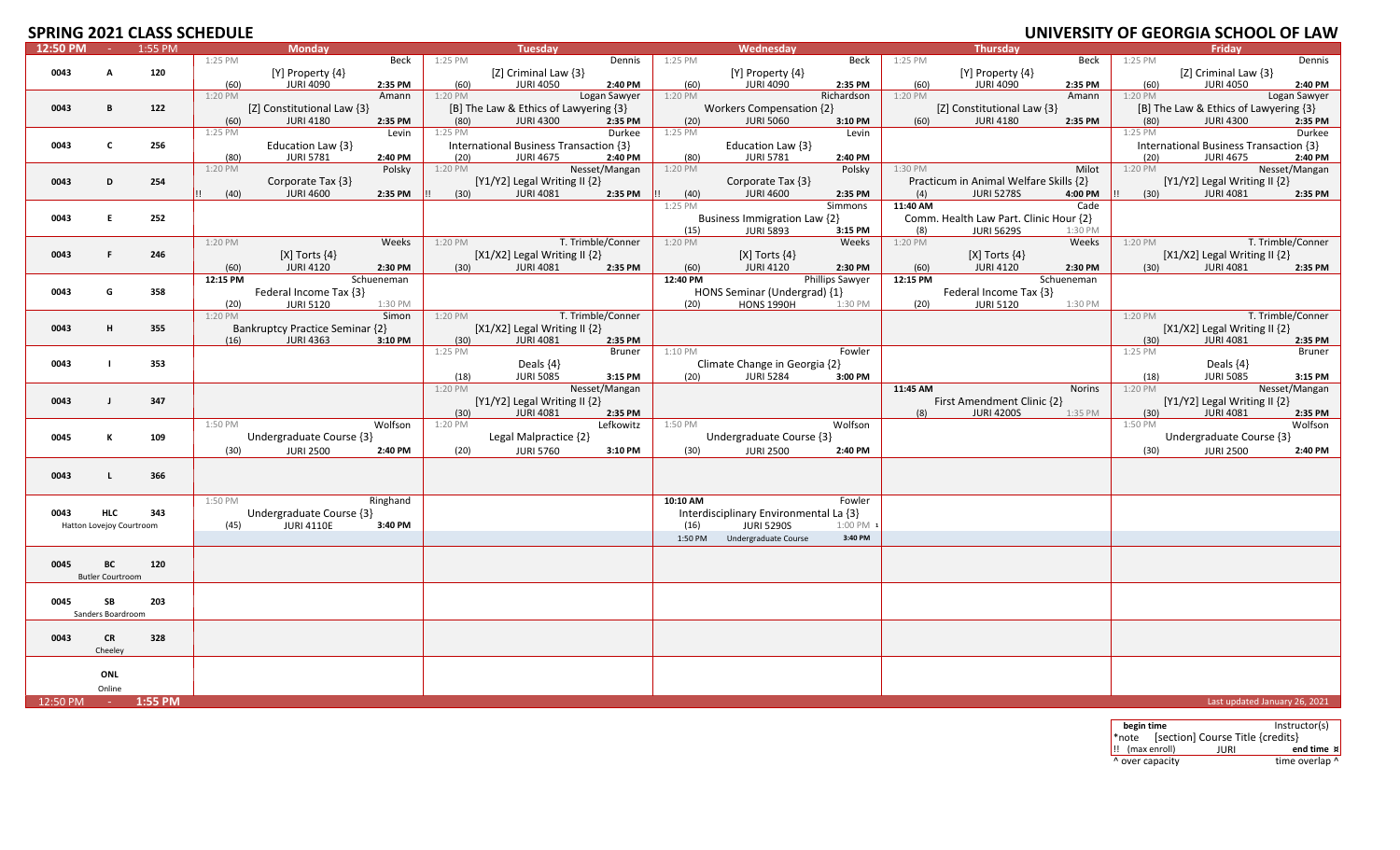# **SPRING 2021 CLASS SCHEDULE**

|         |                          |         | JUI ILD ULL |                                 |           |         |                                        |                   |         |                               |              |         |                                        |           | onnvensit i vi ulundis |                                        | <b>UI LAV</b>     |
|---------|--------------------------|---------|-------------|---------------------------------|-----------|---------|----------------------------------------|-------------------|---------|-------------------------------|--------------|---------|----------------------------------------|-----------|------------------------|----------------------------------------|-------------------|
| 1:55 PM | na l                     | 3:00 PM |             | <b>Monday</b>                   |           |         | <b>Tuesday</b>                         |                   |         | Wednesday                     |              |         | <b>Thursday</b>                        |           |                        | Friday                                 |                   |
|         |                          |         | 1:25 PM     |                                 | Beck      | 1:25 PM |                                        | Dennis            | 1:25 PM |                               | Beck         | 1:25 PM |                                        | Beck      | 1:25 PM                |                                        | Dennis            |
| 0043    | A                        | 120     |             | [Y] Property {4}                |           |         | [Z] Criminal Law {3}                   |                   |         | $[Y]$ Property $\{4\}$        |              |         | $[Y]$ Property $\{4\}$                 |           |                        | [Z] Criminal Law {3}                   |                   |
|         |                          |         | (60)        | <b>JURI 4090</b>                | 2:35 PM   | (60)    | <b>JURI 4050</b>                       | 2:40 PM           | (60)    | JURI 4090                     | 2:35 PM      | (60)    | <b>JURI 4090</b>                       | 2:35 PM   | (60)                   | <b>JURI 4050</b>                       | 2:40 PM           |
|         |                          |         | 1:20 PM     |                                 | Amann     | 1:20 PM |                                        | Logan Sawyer      | 1:20 PM |                               | Richardson   | 1:20 PM |                                        | Amann     | 1:20 PM                |                                        | Logan Sawyer      |
| 0043    | B.                       | 122     |             | [Z] Constitutional Law {3}      |           |         | [B] The Law & Ethics of Lawyering {3}  |                   |         | Workers Compensation {2}      |              |         | [Z] Constitutional Law {3}             |           |                        | [B] The Law & Ethics of Lawyering {3}  |                   |
|         |                          |         |             |                                 |           |         |                                        |                   |         |                               |              |         |                                        |           |                        |                                        |                   |
|         |                          |         | (60)        | <b>JURI 4180</b>                | 2:35 PM   | (80)    | <b>JURI 4300</b>                       | 2:35 PM           | (20)    | <b>JURI 5060</b>              | 3:10 PM      | (60)    | <b>JURI 4180</b>                       | 2:35 PM   | (80)                   | <b>JURI 4300</b>                       | 2:35 PM           |
|         |                          |         | 1:25 PM     |                                 | Levin     | 1:25 PM |                                        | Durkee            | 1:25 PM |                               | Levin        |         |                                        |           | 1:25 PM                |                                        | Durkee            |
| 0043    | $\mathbf{c}$             | 256     |             | Education Law {3}               |           |         | International Business Transaction {3} |                   |         | Education Law {3}             |              |         |                                        |           |                        | International Business Transaction {3} |                   |
|         |                          |         | (80)        | <b>JURI 5781</b>                | 2:40 PM   | (20)    | <b>JURI 4675</b>                       | 2:40 PM           | (80)    | <b>JURI 5781</b>              | 2:40 PM      |         |                                        |           | (20)                   | <b>JURI 4675</b>                       | 2:40 PM           |
|         |                          |         | 1:20 PM     |                                 | Polsky    | 1:20 PM |                                        | Nesset/Mangan     | 1:20 PM |                               | Polsky       | 1:30 PM |                                        | Milot     | 1:20 PM                |                                        | Nesset/Mangan     |
| 0043    | D                        | 254     |             | Corporate Tax {3}               |           |         | $[Y1/Y2]$ Legal Writing II $\{2\}$     |                   |         | Corporate Tax {3}             |              |         | Practicum in Animal Welfare Skills {2} |           |                        | $[Y1/Y2]$ Legal Writing II $\{2\}$     |                   |
|         |                          |         |             |                                 |           |         |                                        |                   |         |                               |              |         |                                        |           |                        |                                        |                   |
|         |                          |         | (40)        | <b>JURI 4600</b>                | 2:35 PM   | (30)    | <b>JURI 4081</b>                       | 2:35 PM           | (40)    | <b>JURI 4600</b>              | 2:35 PM      | (4)     | <b>JURI 5278S</b>                      | 4:00 PM   | (30)                   | <b>JURI 4081</b>                       | 2:35 PM           |
|         |                          |         |             |                                 |           |         |                                        |                   | 1:25 PM |                               | Simmons      |         |                                        |           |                        |                                        |                   |
| 0043    | E                        | 252     |             |                                 |           |         |                                        |                   |         | Business Immigration Law {2}  |              |         |                                        |           |                        |                                        |                   |
|         |                          |         |             |                                 |           |         |                                        |                   | (15)    | <b>JURI 5893</b>              | 3:15 PM      |         |                                        |           |                        |                                        |                   |
|         |                          |         | 1:20 PM     |                                 | Weeks     | 1:20 PM |                                        | T. Trimble/Conner | 1:20 PM |                               | Weeks        | 1:20 PM |                                        | Weeks     | 1:20 PM                |                                        | T. Trimble/Conner |
| 0043    | .F                       | 246     |             | $[X]$ Torts $\{4\}$             |           |         | [X1/X2] Legal Writing II {2}           |                   |         | $[X]$ Torts $\{4\}$           |              |         | [X] Torts $\{4\}$                      |           |                        | [X1/X2] Legal Writing II {2}           |                   |
|         |                          |         |             |                                 |           |         |                                        |                   |         |                               |              |         |                                        |           |                        |                                        |                   |
|         |                          |         | (60)        | <b>JURI 4120</b>                | 2:30 PM   | (30)    | <b>JURI 4081</b>                       | 2:35 PM           | (60)    | <b>JURI 4120</b>              | 2:30 PM      | (60)    | <b>JURI 4120</b>                       | 2:30 PM   | (30)                   | <b>JURI 4081</b>                       | 2:35 PM           |
|         |                          |         | 1:55 PM     |                                 | Rodrigues |         |                                        |                   | 1:55 PM |                               | Rodrigues    | 1:55 PM |                                        | Rodrigues |                        |                                        |                   |
| 0043    | G                        | 358     |             | Securities Regulation {3}       |           |         |                                        |                   |         | Securities Regulation {3}     |              |         | Securities Regulation {3}              |           |                        |                                        |                   |
|         |                          |         | (80)        | <b>JURI 4960</b>                | 2:45 PM   |         |                                        |                   | (80)    | <b>JURI 4960</b>              | 2:45 PM      | (80)    | <b>JURI 4960</b>                       | 2:45 PM   |                        |                                        |                   |
|         |                          |         | 1:20 PM     |                                 | Simon     | 1:20 PM |                                        | T. Trimble/Conner |         |                               |              |         |                                        |           | 1:20 PM                |                                        | T. Trimble/Conner |
| 0043    | H                        | 355     |             | Bankruptcy Practice Seminar {2} |           |         |                                        |                   |         |                               |              |         |                                        |           |                        | [X1/X2] Legal Writing II {2}           |                   |
|         |                          |         |             |                                 |           |         | [ $X1/X2$ ] Legal Writing II $\{2\}$   |                   |         |                               |              |         |                                        |           |                        |                                        |                   |
|         |                          |         | (16)        | <b>JURI 4363</b>                | 3:10 PM   | (30)    | <b>JURI 4081</b>                       | 2:35 PM           |         |                               |              |         |                                        |           | (30)                   | <b>JURI 4081</b>                       | 2:35 PM           |
|         |                          |         |             |                                 |           | 1:25 PM |                                        | <b>Bruner</b>     | 1:10 PM |                               | Fowler       |         |                                        |           | 1:25 PM                |                                        | Bruner            |
| 0043    |                          | 353     |             |                                 |           |         | Deals $\{4\}$                          |                   |         | Climate Change in Georgia {2} |              |         |                                        |           |                        | Deals $\{4\}$                          |                   |
|         |                          |         |             |                                 |           | (18)    | <b>JURI 5085</b>                       | 3:15 PM           | (20)    | <b>JURI 5284</b>              | 3:00 PM      |         |                                        |           | (18)                   | <b>JURI 5085</b>                       | 3:15 PM           |
|         |                          |         | 2:00 PM     |                                 | Johnson   | 1:20 PM |                                        | Nesset/Mangan     | 2:00 PM |                               | Johnson      | 2:00 PM |                                        | Johnson   | 1:20 PM                |                                        | Nesset/Mangan     |
| 0043    |                          | 347     |             | Employment Law {3}              |           |         | $[Y1/Y2]$ Legal Writing II $\{2\}$     |                   |         | Employment Law $\{3\}$        |              |         | Employment Law {3}                     |           |                        | [Y1/Y2] Legal Writing II $\{2\}$       |                   |
|         |                          |         | (50)        | <b>JURI 5650</b>                | 2:50 PM   | (30)    | <b>JURI 4081</b>                       | 2:35 PM           | (50)    | <b>JURI 5650</b>              | 2:50 PM      | (50)    | <b>JURI 5650</b>                       | 2:50 PM   | (30)                   | <b>JURI 4081</b>                       | 2:35 PM           |
|         |                          |         | 1:50 PM     |                                 | Wolfson   | 1:20 PM |                                        | Lefkowitz         | 1:50 PM |                               | Wolfson      |         |                                        |           | 1:50 PM                |                                        | Wolfson           |
|         |                          |         |             |                                 |           |         |                                        |                   |         |                               |              |         |                                        |           |                        |                                        |                   |
| 0045    | К                        | 109     |             | Undergraduate Course {3}        |           |         | Legal Malpractice {2}                  |                   |         | Undergraduate Course {3}      |              |         |                                        |           |                        | Undergraduate Course {3}               |                   |
|         |                          |         | (30)        | <b>JURI 2500</b>                | 2:40 PM   | (20)    | <b>JURI 5760</b>                       | 3:10 PM           | (30)    | <b>JURI 2500</b>              | 2:40 PM      |         |                                        |           | (30)                   | <b>JURI 2500</b>                       | 2:40 PM           |
|         |                          |         |             |                                 |           |         |                                        |                   |         |                               |              |         |                                        |           |                        |                                        |                   |
| 0043    | п.                       | 366     |             |                                 |           |         |                                        |                   |         |                               |              |         |                                        |           |                        |                                        |                   |
|         |                          |         |             |                                 |           |         |                                        |                   |         |                               |              |         |                                        |           |                        |                                        |                   |
|         |                          |         |             |                                 |           |         |                                        |                   |         |                               |              |         |                                        |           |                        |                                        |                   |
|         |                          |         | 1:50 PM     |                                 | Ringhand  | 2:20 PM |                                        | West              | 1:50 PM |                               | Ringhand     | 2:20 PM |                                        | West      |                        |                                        |                   |
| 0043    | <b>HLC</b>               | 343     |             | Undergraduate Course {3}        |           |         | Undergraduate Course {3}               |                   |         | Undergraduate Course {3}      |              |         | Undergraduate Course {3}               |           |                        |                                        |                   |
|         | Hatton Lovejoy Courtroom |         | (45)        | <b>JURI 4110E</b>               | 3:40 PM   | (20)    | <b>JURI 2120</b>                       | 3:35 PM           | (45)    | <b>JURI 4110E</b>             | 3:40 PM      | (20)    | <b>JURI 2120</b>                       | 3:35 PM   |                        |                                        |                   |
|         |                          |         |             |                                 |           |         |                                        |                   |         |                               |              |         |                                        |           |                        |                                        |                   |
| 0045    | ВC                       | 120     |             |                                 |           |         |                                        |                   |         |                               |              |         |                                        |           |                        |                                        |                   |
|         |                          |         |             |                                 |           |         |                                        |                   |         |                               |              |         |                                        |           |                        |                                        |                   |
|         | <b>Butler Courtroom</b>  |         |             |                                 |           |         |                                        |                   |         |                               |              |         |                                        |           |                        |                                        |                   |
|         |                          |         |             |                                 |           |         |                                        |                   |         |                               |              |         |                                        |           |                        |                                        |                   |
| 0045    | SB                       | 203     |             |                                 |           |         |                                        |                   |         |                               |              |         |                                        |           |                        |                                        |                   |
|         | Sanders Boardroom        |         |             |                                 |           |         |                                        |                   |         |                               |              |         |                                        |           |                        |                                        |                   |
|         |                          |         |             |                                 |           |         |                                        |                   |         |                               |              | 1:55 PM |                                        | Coenen    |                        |                                        |                   |
| 0043    | <b>CR</b>                | 328     |             |                                 |           |         |                                        |                   |         |                               |              |         | Constitutional Law Seminar {2}         |           |                        |                                        |                   |
|         |                          |         |             |                                 |           |         |                                        |                   |         |                               |              |         |                                        |           |                        |                                        |                   |
|         | Cheeley                  |         |             |                                 |           |         |                                        |                   |         |                               |              | (10)    | <b>JURI 4198</b>                       | 3:45 PM   |                        |                                        |                   |
|         |                          |         |             |                                 |           | 2:20 PM |                                        | Turner            | 1:55 PM |                               | Kalim/Taylor |         |                                        |           |                        |                                        |                   |
|         | <b>ONL</b>               |         |             |                                 |           |         | Undergraduate Course {3}               |                   |         | Advanced Legal Research {2}   |              |         |                                        |           |                        |                                        |                   |
|         | Online                   |         |             |                                 |           | (50)    | <b>JURI 3233E</b>                      | 4:10 PM           | (20)    | <b>JURI 4085E</b>             | 2:45 PM      |         |                                        |           |                        |                                        |                   |
| 1:55 PM |                          | 3:00 PM |             |                                 |           |         |                                        |                   |         |                               |              |         |                                        |           |                        | Last updated January 6, 2021           |                   |
|         | $\sim$ $-$               |         |             |                                 |           |         |                                        |                   |         |                               |              |         |                                        |           |                        |                                        |                   |

**Course notes:**

\* JURI 4085E \*For a full list of online courses, please refer to the final pages of the schedule. **begin time** Instructor(s)

\* JURI 3233E \*For a full list of online courses, please refer to the final pages of the schedule. Note and the schedule and the schedule and the schedule of the schedule.

!! (max enroll) JURI **end time ¤** ^ over capacity time overlap ^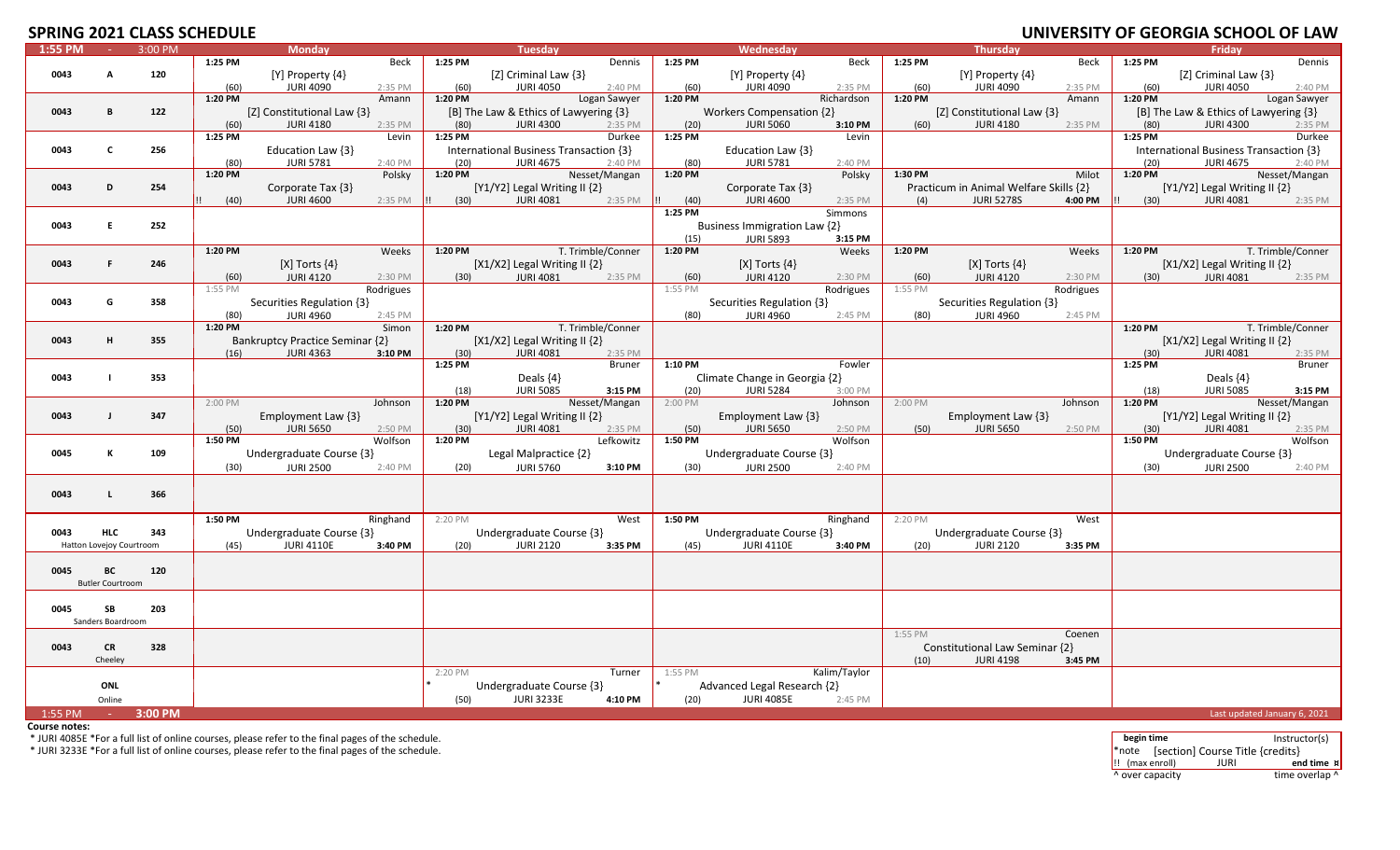# **SPRING 2021 CLASS SCHEDULE**

|           |                          |         | ZUZI CLAJJ JCHILDULL                  |                                         |                                          |                                            | <u>UNIVERSITI UL ULURUM JUNUUL UL EAW</u> |
|-----------|--------------------------|---------|---------------------------------------|-----------------------------------------|------------------------------------------|--------------------------------------------|-------------------------------------------|
| $3:00$ PM | <b>COL</b>               | 4:05 PM | <b>Monday</b>                         | <b>Tuesday</b>                          | Wednesday                                | <b>Thursday</b>                            | Friday                                    |
|           |                          |         | 3:00 PM<br>Logan Sawyer               |                                         | 3:00 PM<br>Kadri                         | 3:00 PM<br>Logan Sawyer                    |                                           |
| 0043      | A                        | 120     | [A] The Law & Ethics of Lawyering {3} |                                         | Regulating Digital Abuse {2}             | [A] The Law & Ethics of Lawyering {3}      |                                           |
|           |                          |         | <b>JURI 4300</b><br>(80)<br>4:15 PM   |                                         | <b>JURI 5589</b><br>4:50 PM<br>(20)      | <b>JURI 4300</b><br>(80)<br>4:15 PM        |                                           |
|           |                          |         | 3:05 PM<br>Cook                       |                                         | 1:20 PM<br>Richardson                    | 3:05 PM<br>Cook                            |                                           |
|           |                          |         |                                       |                                         |                                          |                                            |                                           |
| 0043      | B                        | 122     | Criminal Procedure II {3}             |                                         | <b>Workers Compensation {2}</b>          | Criminal Procedure II {3}                  |                                           |
|           |                          |         | <b>JURI 4470</b><br>4:20 PM<br>(80)   |                                         | <b>JURI 5060</b><br>3:10 PM<br>(20)      | <b>JURI 4470</b><br>4:20 PM<br>(80)        |                                           |
|           |                          |         |                                       | 3:00 PM<br>Nesset                       |                                          | 3:55 PM<br>Rodrigues                       |                                           |
| 0043      | C                        | 256     |                                       | Legal Writing and Research (LLM) {3}    |                                          | Life Cycle of a Corporation {3}            |                                           |
|           |                          |         |                                       | <b>JURI 7009</b><br>(20)<br>4:15 PM     |                                          | <b>JURI 5080E</b><br>(10)<br>5:10 PM       |                                           |
|           |                          |         |                                       |                                         | 3:00 PM<br>Morgan                        | 1:30 PM<br>Milot                           |                                           |
|           |                          |         |                                       |                                         |                                          |                                            |                                           |
| 0043      | D                        | 254     |                                       |                                         | Corporate Counsel Externship II {3 to 5} | Practicum in Animal Welfare Skills {2}     |                                           |
|           |                          |         |                                       |                                         | <b>JURI 5987S</b><br>4:50 PM<br>(6)      | <b>JURI 5278S</b><br>4:00 PM<br>(4)        |                                           |
|           |                          |         |                                       |                                         | 1:25 PM<br>Simmons                       |                                            | Phillips Sawyer<br>3:00 PM                |
| 0043      | F.                       | 252     |                                       |                                         | Business Immigration Law {2}             |                                            | FYO Seminar (Undergrad) {1}               |
|           |                          |         |                                       |                                         | <b>JURI 5893</b><br>3:15 PM              |                                            | FYOS 1001<br>3:50 PM                      |
|           |                          |         |                                       |                                         | (15)                                     |                                            | (15)                                      |
|           |                          |         | 3:00 PM<br>Gabriel/Roseboro           | 3:00 PM<br>Milot                        | Tubinis/Henneberger<br>3:05 PM           | 3:00 PM<br>Gabriel/Roseboro                | 3:00 PM<br>Milot                          |
| 0043      |                          | 246     | Race and Law $\{3\}$                  | Trusts & Estates I {3}                  | Technology Skills for Legal Pract {1}    | Race and Law $\{3\}$                       | Trusts & Estates $\{3\}$                  |
|           |                          |         | <b>JURI 4821</b><br>3:50 PM<br>(40)   | <b>JURI 4280</b><br>4:15 PM<br>(80)     | (20)<br><b>JURI 4086</b><br>3:55 PM      | (40)<br><b>JURI 4821</b><br>4:50 PM        | <b>JURI 4280</b><br>(80)<br>4:15 PM       |
|           |                          |         |                                       | 3:05 PM<br>Miller                       | 3:00 PM<br>Hetherington                  | 3:00 PM<br>Turner                          | 3:05 PM<br>Miller                         |
| 0043      | G                        | 358     |                                       | Intellectual Property Survey {3}        | CEASE Clinic {3 to 6}                    | Modern American Legal Theory {3}           | Intellectual Property Survey {3}          |
|           |                          |         |                                       |                                         |                                          |                                            |                                           |
|           |                          |         |                                       | <b>JURI 5050</b><br>(80)<br>4:20 PM     | <b>JURI 5761S</b><br>4:50 PM<br>(8)      | <b>JURI 4199E</b><br>4:50 PM<br>(20)       | 4:20 PM<br>(80)<br><b>JURI 5050</b>       |
|           |                          |         | 1:20 PM<br>Simon                      | 3:30 PM<br>Morgan                       | Rutledge/Burnett<br>3:00 PM              |                                            |                                           |
| 0043      | H                        | 355     | Bankruptcy Practice Seminar {2}       | Corporate Counsel Externship I {4 to 6} | Legal System of the United States {2}    |                                            |                                           |
|           |                          |         | <b>JURI 4363</b><br>3:10 PM<br>(16)   | (18)<br><b>JURI 5968S</b><br>5:20 PM    | (10)<br><b>JURI 7501</b><br>4:50 PM      |                                            |                                           |
|           |                          |         | 3:00 PM<br>Morgan                     | 1:25 PM<br><b>Bruner</b>                |                                          |                                            | 1:25 PM<br>Bruner                         |
| 0043      |                          | 353     | <b>Business Negotiations {2}</b>      | Deals $\{4\}$                           |                                          |                                            | Deals $\{4\}$                             |
|           |                          |         |                                       |                                         |                                          |                                            |                                           |
|           |                          |         | <b>JURI 4211</b><br>4:50 PM<br>(20)   | <b>JURI 5085</b><br>(18)<br>3:15 PM     |                                          |                                            | (18)<br><b>JURI 5085</b><br>3:15 PM       |
|           |                          |         | Cohen<br>3:05 PM                      |                                         | 3:05 PM<br>Cohen                         | 3:05 PM<br>Cohen                           |                                           |
| 0043      |                          | 347     | Public International Law {3}          |                                         | Public International Law {3}             | Public International Law {3}               |                                           |
|           |                          |         | <b>JURI 4640</b><br>3:55 PM<br>(80)   |                                         | <b>JURI 4640</b><br>3:55 PM<br>(80)      | <b>JURI 4640</b><br>3:55 PM<br>(80)        |                                           |
|           |                          |         | 3:05 PM<br>Seals                      | 1:20 PM<br>Lefkowitz                    |                                          | 3:05 PM<br>Seals                           |                                           |
| 0045      | к                        | 109     | Sexual Orientation and Gender Law {2} | Legal Malpractice {2}                   |                                          | Sexual Orientation and Gender Law {2}      |                                           |
|           |                          |         |                                       |                                         |                                          |                                            |                                           |
|           |                          |         | (20)<br><b>JURI 4822</b><br>4:55 PM   | <b>JURI 5760</b><br>(20)<br>3:10 PM     |                                          | <b>JURI 4822</b><br>4:55 PM<br>(20)        |                                           |
|           |                          |         |                                       | Gabriel/Taxel<br>3:00 PM                | 3:00 PM<br>Gabriel/Taxel                 |                                            |                                           |
| 0043      | т.                       | 366     |                                       | Criminal Defense Practicum II {4 to 6}  | Criminal Defense Practicum I {3}         |                                            |                                           |
|           |                          |         |                                       | (15)<br><b>JURI 4500S</b><br>4:50 PM    | (12)<br><b>JURI 5170S</b><br>4:50 PM     |                                            |                                           |
|           |                          |         | 1:50 PM<br>Ringhand                   | 2:20 PM<br>West                         | 1:50 PM<br>Ringhand                      | 2:20 PM<br>West                            |                                           |
|           |                          |         |                                       |                                         |                                          |                                            |                                           |
| 0043      | <b>HLC</b>               | 343     | Undergraduate Course {3}              | Undergraduate Course {3}                | Undergraduate Course {3}                 | Undergraduate Course {3}                   |                                           |
|           | Hatton Lovejoy Courtroom |         | <b>JURI 4110E</b><br>3:40 PM<br>(45)  | <b>JURI 2120</b><br>(20)<br>3:35 PM     | <b>JURI 4110E</b><br>3:40 PM<br>(45)     | <b>JURI 2120</b><br>(20)<br>3:35 PM        |                                           |
|           |                          |         |                                       |                                         |                                          |                                            |                                           |
| 0045      | ВC                       | 120     |                                       |                                         |                                          |                                            |                                           |
|           | <b>Butler Courtroom</b>  |         |                                       |                                         |                                          |                                            |                                           |
|           |                          |         |                                       | McNiff<br>3:00 PM                       | 3:00 PM<br>Scartz                        |                                            |                                           |
|           |                          |         |                                       |                                         |                                          |                                            |                                           |
| 0045      | SB                       | 203     |                                       | Mediation Practicum II {3}              | Family Justice Clinic {4 to 6}           |                                            |                                           |
|           | Sanders Boardroom        |         |                                       | <b>JURI 5976S</b><br>(5)<br>4:50 PM     | <b>JURI 5140S</b><br>(8)<br>4:50 PM      |                                            |                                           |
|           |                          |         |                                       |                                         |                                          | 1:55 PM<br>Coenen                          |                                           |
| 0043      | <b>CR</b>                | 328     |                                       |                                         |                                          | Constitutional Law Seminar {2}             |                                           |
|           | Cheelev                  |         |                                       |                                         |                                          | (10)<br><b>JURI 4198</b><br>3:45 PM        |                                           |
|           |                          |         |                                       | 2:20 PM<br>Turner                       |                                          | Rodrigues<br>3:55 PM                       |                                           |
|           |                          |         |                                       |                                         |                                          |                                            |                                           |
|           | <b>ONL</b>               |         |                                       | Undergraduate Course {3}                |                                          | Life Cycle of a Corporation {3}            |                                           |
|           | Online                   |         |                                       | <b>JURI 3233E</b><br>(50)<br>4:10 PM    |                                          | (10)<br><b>JURI 5080E</b><br>5:10 PM 1     |                                           |
|           |                          |         |                                       |                                         |                                          | Modern American Lega<br>4:50 PM<br>3:00 PM |                                           |
|           |                          |         |                                       |                                         |                                          |                                            |                                           |
| 3:00 PM   | $\sim 10^{-1}$           | 4:05 PM |                                       |                                         |                                          |                                            | Last updated January 4, 2021              |

**Course notes:**

\* JURI 5080E \*For a full list of online courses, please refer to the final pages of the schedule. **begin time** Instructor(s)

\* JURI 4199E \*For a full list of online courses, please refer to the final pages of the schedule.  $\blacksquare$  \* note  $\blacksquare$   $\blacksquare$  \*note  $\blacksquare$   $\blacksquare$   $\blacksquare$   $\blacksquare$   $\blacksquare$   $\blacksquare$   $\blacksquare$   $\blacksquare$   $\blacksquare$   $\blacksquare$   $\blacksquare$   $\blacksquare$   $\blacksquare$ 

\* JURI 3233E \*For a full list of online courses, please refer to the final pages of the schedule. !! (max enroll) JURI **end time ¤** ^ over capacity time overlap ^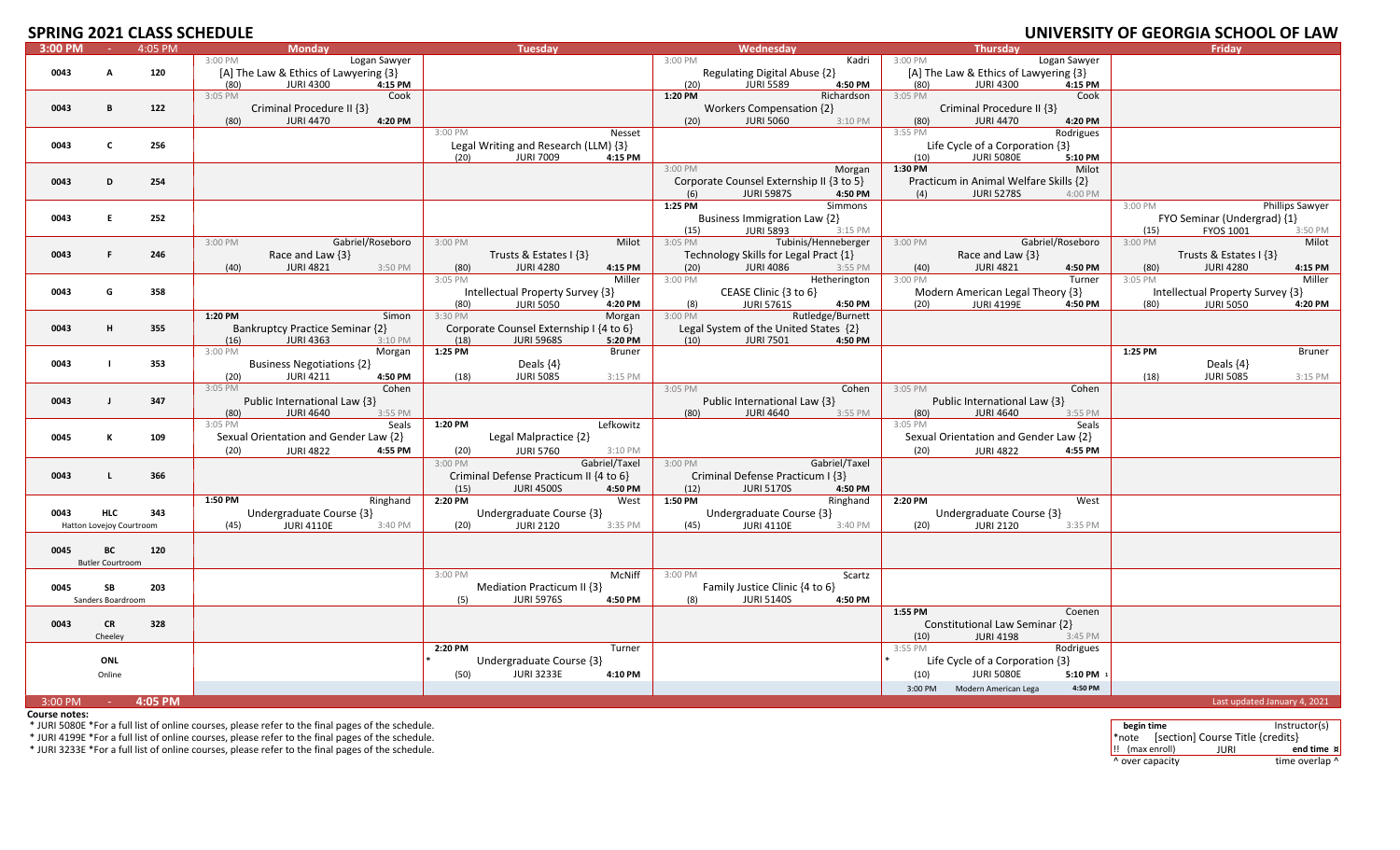#### **SPRING 2021 CLASS SCHEDULE**

|         |                          |         | 91 INITY LYLI CLAYS YUNLYYLI          |                                            |                                          |                                            | 55115555                            |
|---------|--------------------------|---------|---------------------------------------|--------------------------------------------|------------------------------------------|--------------------------------------------|-------------------------------------|
| 4:05 PM | $\sim 100$               | 5:10 PM | <b>Monday</b>                         | <b>Tuesday</b>                             | Wednesday                                | <b>Thursday</b>                            | Friday                              |
|         |                          |         | Logan Sawyer<br>3:00 PM               |                                            | 3:00 PM<br>Kadri                         | 3:00 PM<br>Logan Sawyer                    |                                     |
| 0043    | Α                        | 120     | [A] The Law & Ethics of Lawyering {3} |                                            | Regulating Digital Abuse {2}             | [A] The Law & Ethics of Lawyering {3}      |                                     |
|         |                          |         | <b>JURI 4300</b><br>(80)<br>$4:15$ PM |                                            | <b>JURI 5589</b><br>(20)<br>4:50 PM      | <b>JURI 4300</b><br>(80)<br>4:15 PM        |                                     |
|         |                          |         | 3:05 PM<br>Cook                       | 5:00 PM<br>Cooney                          |                                          | 3:05 PM<br>Cook                            |                                     |
| 0043    | B                        | 122     | Criminal Procedure II {3}             | Sociology of Law {3}                       |                                          | Criminal Procedure II {3}                  |                                     |
|         |                          |         | 4:20 PM<br><b>JURI 4470</b><br>(80)   | (30)<br><b>JURI 4820</b><br>7:50 PM        |                                          | <b>JURI 4470</b><br>4:20 PM<br>(80)        |                                     |
|         |                          |         |                                       | 3:00 PM<br>Nesset                          |                                          | 3:55 PM<br>Rodrigues                       |                                     |
|         |                          |         |                                       |                                            |                                          |                                            |                                     |
| 0043    | C                        | 256     |                                       | Legal Writing and Research (LLM) {3}       |                                          | Life Cycle of a Corporation {3}            |                                     |
|         |                          |         |                                       | <b>JURI 7009</b><br>(20)<br>4:15 PM        |                                          | (10)<br><b>JURI 5080E</b><br>5:10 PM       |                                     |
|         |                          |         |                                       |                                            | 3:00 PM<br>Morgan                        |                                            |                                     |
| 0043    | D                        | 254     |                                       |                                            | Corporate Counsel Externship II {3 to 5} |                                            |                                     |
|         |                          |         |                                       |                                            | <b>JURI 5987S</b><br>4:50 PM<br>(6)      |                                            |                                     |
|         |                          |         |                                       |                                            | 4:30 PM<br>Grant                         |                                            |                                     |
| 0043    | E                        | 252     |                                       |                                            | Civil Externship I {4 to 6}              |                                            |                                     |
|         |                          |         |                                       |                                            | 6:20 PM                                  |                                            |                                     |
|         |                          |         |                                       |                                            | <b>JURI 5970S</b><br>(25)                |                                            |                                     |
|         |                          |         | 4:05 PM<br>Watkins                    | Milot<br>3:00 PM                           |                                          | Gabriel/Roseboro<br>3:00 PM                | Milot<br>3:00 PM                    |
| 0043    | F                        | 246     | Insurance Law {2}                     | Trusts & Estates I {3}                     |                                          | Race and Law {3}                           | Trusts & Estates I {3}              |
|         |                          |         | (30)<br><b>JURI 4630</b><br>5:55 PM   | <b>JURI 4280</b><br>(80)<br>4:15 PM        |                                          | (40)<br><b>JURI 4821</b><br>4:50 PM        | (80)<br><b>JURI 4280</b><br>4:15 PM |
|         |                          |         |                                       | 3:05 PM<br>Miller                          | 3:00 PM<br>Hetherington                  | 3:00 PM<br>Turner                          | 3:05 PM<br>Miller                   |
| 0043    | G                        | 358     |                                       | Intellectual Property Survey {3}           | CEASE Clinic {3 to 6}                    | Modern American Legal Theory {3}           | Intellectual Property Survey {3}    |
|         |                          |         |                                       | <b>JURI 5050</b><br>(80)<br>4:20 PM        | <b>JURI 5761S</b><br>(8)<br>4:50 PM      | <b>JURI 4199E</b><br>(20)<br>4:50 PM       | <b>JURI 5050</b><br>(80)<br>4:20 PM |
|         |                          |         | Simmons/Nolan<br>4:10 PM              | 3:30 PM<br>Morgan                          | Rutledge/Burnett<br>3:00 PM              | 4:10 PM<br>Simmons/Nolan                   |                                     |
|         |                          |         |                                       |                                            |                                          |                                            |                                     |
| 0043    | H                        | 355     | Advanced Legal Research {2}           | Corporate Counsel Externship I {4 to 6}    | Legal System of the United States {2}    | Advanced Legal Research {2}                |                                     |
|         |                          |         | <b>JURI 4085</b><br>(20)<br>5:00 PM   | 5:20 PM<br>(18)<br><b>JURI 5968S</b>       | (10)<br><b>JURI 7501</b><br>4:50 PM      | <b>JURI 4085</b><br>(20)<br>5:00 PM        |                                     |
|         |                          |         | 3:00 PM<br>Morgan                     |                                            |                                          |                                            |                                     |
| 0043    |                          | 353     | <b>Business Negotiations {2}</b>      |                                            |                                          |                                            |                                     |
|         |                          |         | <b>JURI 4211</b><br>(20)<br>4:50 PM   |                                            |                                          |                                            |                                     |
|         |                          |         |                                       | Silbert/White<br>4:05 PM                   |                                          |                                            |                                     |
| 0043    | $\blacksquare$           | 347     |                                       | International Arbitration {2}              |                                          |                                            |                                     |
|         |                          |         |                                       | <b>JURI 4720</b><br>(20)<br>5:55 PM        |                                          |                                            |                                     |
|         |                          |         | 3:05 PM<br>Seals                      |                                            |                                          | 3:05 PM<br>Seals                           |                                     |
|         | к                        | 109     | Sexual Orientation and Gender Law {2} |                                            |                                          | Sexual Orientation and Gender Law {2}      |                                     |
| 0045    |                          |         |                                       |                                            |                                          |                                            |                                     |
|         |                          |         | (20)<br><b>JURI 4822</b><br>4:55 PM   |                                            |                                          | (20)<br><b>JURI 4822</b><br>4:55 PM        |                                     |
|         |                          |         |                                       | 3:00 PM<br>Gabriel/Taxel                   | 3:00 PM<br>Gabriel/Taxel                 |                                            |                                     |
| 0043    | L                        | 366     |                                       | Criminal Defense Practicum II {4 to 6}     | Criminal Defense Practicum I {3}         |                                            |                                     |
|         |                          |         |                                       | <b>JURI 4500S</b><br>(15)<br>4:50 PM       | (12)<br><b>JURI 5170S</b><br>4:50 PM     |                                            |                                     |
|         |                          |         |                                       |                                            |                                          | 4:05 PM<br>Mauldin                         |                                     |
| 0043    | <b>HLC</b>               | 343     |                                       |                                            |                                          | [B] Trial Practice {2}                     |                                     |
|         |                          |         |                                       |                                            |                                          |                                            |                                     |
|         | Hatton Lovejoy Courtroom |         |                                       |                                            |                                          | <b>JURI 5040</b><br>(20)<br>6:55 PM        |                                     |
|         |                          |         |                                       |                                            |                                          |                                            |                                     |
| 0045    | BC                       | 120     |                                       |                                            |                                          |                                            |                                     |
|         | <b>Butler Courtroom</b>  |         |                                       |                                            |                                          |                                            |                                     |
|         |                          |         |                                       | 3:00 PM<br><b>McNiff</b>                   | 3:00 PM<br>Scartz                        |                                            |                                     |
| 0045    | SB                       | 203     |                                       | Mediation Practicum II {3}                 | Family Justice Clinic {4 to 6}           |                                            |                                     |
|         | Sanders Boardroom        |         |                                       | <b>JURI 5976S</b><br>4:50 PM<br>(5)        | <b>JURI 5140S</b><br>4:50 PM<br>(8)      |                                            |                                     |
|         |                          |         |                                       | 4:35 PM<br>Grant                           |                                          |                                            |                                     |
| 0043    | <b>CR</b>                | 328     |                                       |                                            |                                          |                                            |                                     |
|         |                          |         |                                       | Public Interest Practicum {3}              |                                          |                                            |                                     |
|         | Cheeley                  |         |                                       | <b>JURI 5690S</b><br>6:25 PM<br>(10)       |                                          |                                            |                                     |
|         |                          |         |                                       | 5:00 PM<br>Togut                           |                                          | Rodrigues<br>3:55 PM                       |                                     |
|         | ONL                      |         |                                       | Disability and Education Law {3}           |                                          | Life Cycle of a Corporation {3}            |                                     |
|         | Online                   |         |                                       | <b>JURI 4989E</b><br>(20)<br>7:45 PM       |                                          | (10)<br><b>JURI 5080E</b><br>5:10 PM       |                                     |
|         |                          |         |                                       | 7:45 PM<br>5:00 PM<br>Graduate Course      |                                          | 4:50 PM<br>3:00 PM<br>Modern American Lega |                                     |
|         |                          |         |                                       |                                            |                                          |                                            |                                     |
|         |                          |         |                                       | 2:20 PM<br>Undergraduate Course<br>4:10 PM |                                          |                                            |                                     |
| 4:05 PM | <b>Contract</b>          | 5:10 PM |                                       |                                            |                                          |                                            | Last updated January 4, 2021        |

#### **Course notes:**

 $*$  JURI 4199E  $*$  For a full list of online courses, please refer to the final pages of the schedule.

\* JURI 6989E \*For a full list of online courses, please refer to the final pages of the schedule. The schedule overlap time overlap time overlap time overlap time overlap time overlap time overlap time overlap time overlap

\* JURI 3233E \*For a full list of online courses, please refer to the final pages of the schedule.

\* JURI 4989E \*For a full list of online courses, please refer to the final pages of the schedule. **begin time** Instructor(s) **begin time** Instructor(s) **begin time** Instructor(s) **begin time** Instructor(s) **begin time** Ins \* JURI 5080E \*For a full list of online courses, please refer to the final pages of the schedule.<br>\* JURI 4199E \*For a full list of online courses, please refer to the final pages of the schedule. The schedule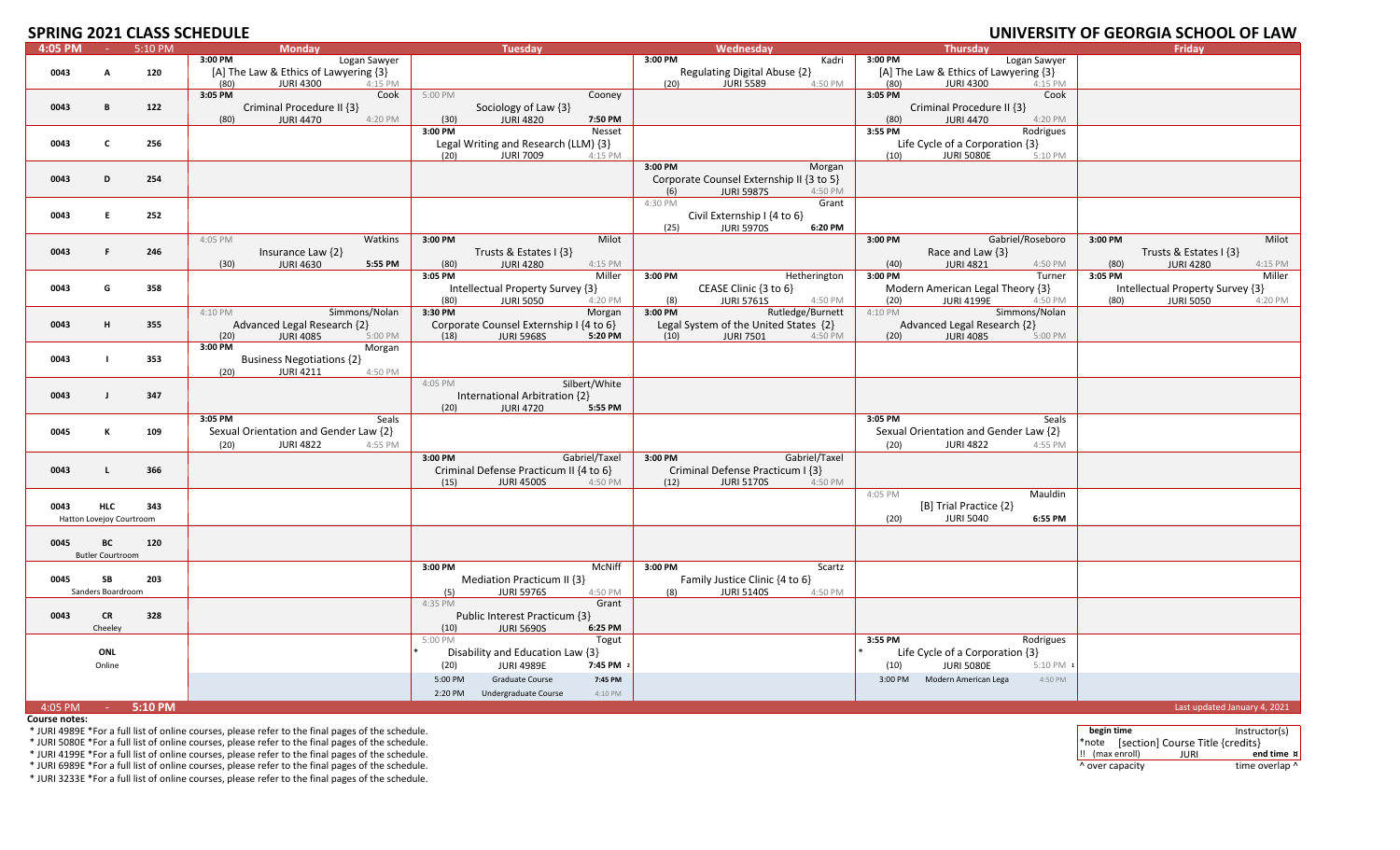### **SPRING 2021 CLASS SCHEDULE**

### **2021 CLASS SCHEDULE UNIVERSITY OF GEORGIA SCHOOL OF LAW**

| 5:10 PM           | <b>College</b>           | 6:15 PM |         | <b>Monday</b>                |         |         | <b>Tuesday</b>                          |               |         | Wednesday                              |                   |         | <b>Thursday</b>                |         | <b>Friday</b>                 |
|-------------------|--------------------------|---------|---------|------------------------------|---------|---------|-----------------------------------------|---------------|---------|----------------------------------------|-------------------|---------|--------------------------------|---------|-------------------------------|
|                   |                          |         | 5:10 PM |                              | Stowe   |         |                                         |               |         |                                        |                   | 5:10 PM |                                | Mapen   |                               |
| 0043              | A                        | 120     |         | Elder Law {2}                |         |         |                                         |               |         |                                        |                   |         | Pre-Trial Civil Litigation {1} |         |                               |
|                   |                          |         | (20)    | <b>JURI 5720</b>             | 7:00 PM |         |                                         |               |         |                                        |                   | (20)    | <b>JURI 5453</b>               | 7:00 PM |                               |
|                   |                          |         |         |                              |         | 5:00 PM |                                         | Cooney        | 6:00 PM |                                        | Cook/Booth        |         |                                |         |                               |
| 0043              | В                        | 122     |         |                              |         |         | Sociology of Law {3}                    |               |         | Medical Malpractice {1}                |                   |         |                                |         |                               |
|                   |                          |         |         |                              |         | (30)    | <b>JURI 4820</b>                        | 7:50 PM       | (40)    | <b>JURI 5590</b>                       | 7:50 PM           |         |                                |         |                               |
|                   |                          |         |         |                              |         |         |                                         |               |         |                                        |                   |         |                                |         |                               |
| 0043              | $\mathsf{c}$             | 256     |         |                              |         |         |                                         |               |         |                                        |                   |         |                                |         |                               |
|                   |                          |         |         |                              |         |         |                                         |               |         |                                        |                   |         |                                |         |                               |
|                   |                          |         |         |                              |         |         |                                         |               | 5:30 PM |                                        | Scherr            |         |                                |         |                               |
| 0043              | D                        | 254     |         |                              |         |         |                                         |               |         | Veterans Legal Clinic {2 to 6}         |                   |         |                                |         |                               |
|                   |                          |         |         |                              |         |         |                                         |               | (8)     | <b>JURI 5977S</b>                      | 7:20 PM           |         |                                |         |                               |
|                   |                          |         | 5:10 PM |                              | Grant   |         |                                         |               | 4:30 PM |                                        | Grant             |         |                                |         |                               |
| 0043              | E                        | 252     |         | Civil Externship II {3 to 5} |         |         |                                         |               |         | Civil Externship I {4 to 6}            |                   |         |                                |         |                               |
|                   |                          |         | (15)    | <b>JURI 5963S</b>            | 7:00 PM |         |                                         |               | (25)    | <b>JURI 5970S</b>                      | 6:20 PM           |         |                                |         |                               |
|                   |                          |         | 4:05 PM |                              | Watkins |         |                                         |               |         |                                        |                   |         |                                |         |                               |
|                   | F.                       |         |         |                              |         |         |                                         |               |         |                                        |                   |         |                                |         |                               |
| 0043              |                          | 246     |         | Insurance Law {2}            |         |         |                                         |               |         |                                        |                   |         |                                |         |                               |
|                   |                          |         | (30)    | <b>JURI 4630</b>             | 5:55 PM |         |                                         |               |         |                                        |                   |         |                                |         |                               |
|                   |                          |         |         |                              |         | 5:10 PM |                                         | Redmon        |         |                                        |                   | 5:10 PM |                                | Redmon  |                               |
| 0043              | G                        | 358     |         |                              |         |         | Prosecution I {2}                       |               |         |                                        |                   |         | Prosecution III {3 to 6}       |         |                               |
|                   |                          |         |         |                              |         | (25)    | <b>JURI 5150S</b>                       | 7:00 PM       |         |                                        |                   | (25)    | <b>JURI 5165S</b>              | 7:00 PM |                               |
|                   |                          |         |         |                              |         | 3:30 PM |                                         | Morgan        | 5:30 PM |                                        | Hale              |         |                                |         |                               |
| 0043              | н                        | 355     |         |                              |         |         | Corporate Counsel Externship I {4 to 6} |               |         | Legal Writing and Analysis for MSL {3} |                   |         |                                |         |                               |
|                   |                          |         |         |                              |         | (18)    | <b>JURI 5968S</b>                       | 5:20 PM       | (15)    | <b>JURI 6505</b>                       | 8:00 PM           |         |                                |         |                               |
|                   |                          |         |         |                              |         |         |                                         |               |         |                                        |                   |         |                                |         |                               |
| 0043              | -1                       | 353     |         |                              |         |         |                                         |               |         |                                        |                   |         |                                |         |                               |
|                   |                          |         |         |                              |         |         |                                         |               |         |                                        |                   |         |                                |         |                               |
|                   |                          |         |         |                              |         | 4:05 PM |                                         | Silbert/White |         |                                        |                   |         |                                |         |                               |
| 0043              | $\mathbf{J}$             | 347     |         |                              |         |         | International Arbitration {2}           |               |         |                                        |                   |         |                                |         |                               |
|                   |                          |         |         |                              |         | (20)    | <b>JURI 4720</b>                        | 5:55 PM       |         |                                        |                   |         |                                |         |                               |
|                   |                          |         |         |                              |         |         |                                         |               |         |                                        |                   |         |                                |         |                               |
| 0045              | к                        | 109     |         |                              |         |         |                                         |               |         |                                        |                   |         |                                |         |                               |
|                   |                          |         |         |                              |         |         |                                         |               |         |                                        |                   |         |                                |         |                               |
|                   |                          |         |         |                              |         |         |                                         |               |         |                                        |                   |         |                                |         |                               |
| 0043              | $\mathbf{L}$             | 366     |         |                              |         |         |                                         |               |         |                                        |                   |         |                                |         |                               |
|                   |                          |         |         |                              |         |         |                                         |               |         |                                        |                   |         |                                |         |                               |
|                   |                          |         |         |                              |         |         |                                         |               | 5:10 PM |                                        | Bourroughs-Debrow | 4:05 PM |                                | Mauldin |                               |
| 0043              | <b>HLC</b>               | 343     |         |                              |         |         |                                         |               |         | [A] Trial Practice {2}                 |                   |         | [B] Trial Practice {2}         |         |                               |
|                   | Hatton Lovejoy Courtroom |         |         |                              |         |         |                                         |               | (18)    | <b>JURI 5040</b>                       | 8:00 PM           | (20)    | <b>JURI 5040</b>               | 6:55 PM |                               |
|                   |                          |         |         |                              |         |         |                                         |               |         |                                        |                   |         |                                |         |                               |
| 0045              | BC                       | 120     |         |                              |         |         |                                         |               |         |                                        |                   |         |                                |         |                               |
|                   | <b>Butler Courtroom</b>  |         |         |                              |         |         |                                         |               |         |                                        |                   |         |                                |         |                               |
|                   |                          |         |         |                              |         |         |                                         |               |         |                                        |                   |         |                                |         |                               |
| 0045              | SB                       | 203     |         |                              |         |         |                                         |               |         |                                        |                   |         |                                |         |                               |
|                   | Sanders Boardroom        |         |         |                              |         |         |                                         |               |         |                                        |                   |         |                                |         |                               |
|                   |                          |         |         |                              |         | 4:35 PM |                                         | Grant         |         |                                        |                   |         |                                |         |                               |
| 0043              | <b>CR</b>                | 328     |         |                              |         |         | Public Interest Practicum {3}           |               |         |                                        |                   |         |                                |         |                               |
|                   | Cheeley                  |         |         |                              |         | (10)    | <b>JURI 5690S</b>                       | 6:25 PM       |         |                                        |                   |         |                                |         |                               |
|                   |                          |         |         |                              |         | 5:00 PM |                                         | <b>Togut</b>  |         |                                        |                   | 5:30 PM |                                | Nesset  |                               |
|                   | ONL                      |         |         |                              |         |         | Disability and Education Law {3}        |               |         |                                        |                   |         | Undergraduate Course {3}       |         |                               |
|                   | Online                   |         |         |                              |         | (20)    | <b>JURI 4989E</b>                       | 7:45 PM       |         |                                        |                   | (20)    | <b>JURI 2360</b>               | 6:45 PM |                               |
|                   |                          |         |         |                              |         |         |                                         |               |         |                                        |                   |         |                                |         |                               |
|                   |                          |         |         |                              |         | 5:30 PM | Evidence                                | 7:30 PM       |         |                                        |                   |         |                                |         |                               |
|                   |                          |         |         |                              |         | 6:00 PM | Sports Law                              | 8:30 PM       |         |                                        |                   |         |                                |         |                               |
|                   |                          |         |         |                              |         | 5:00 PM | Graduate Course                         | 7:45 PM       |         |                                        |                   |         |                                |         |                               |
|                   |                          |         |         |                              |         | 5:30 PM | Undergraduate Course                    | 6:45 PM       |         |                                        |                   |         |                                |         |                               |
| 5:10 PM - 6:15 PM |                          |         |         |                              |         |         |                                         |               |         |                                        |                   |         |                                |         | Last updated January 26, 2021 |

**Course notes:**

\* JURI 5550E \*For <sup>a</sup> full list of online courses, please refer to the final pages of the schedule. !! (max enroll) JURI **end time ¤**

\* JURI 6989E \*For <sup>a</sup> full list of online courses, please refer to the final pages of the schedule. ^ over capacity time overlap ^

\* JURI 2360 \*For <sup>a</sup> full list of online courses, please refer to the final pages of the schedule.

\* JURI 4989E \*For a full list of online courses, please refer to the final pages of the schedule.<br>\* JURI 4250E \*For a full list of online courses, please refer to the final pages of the schedule. The schedule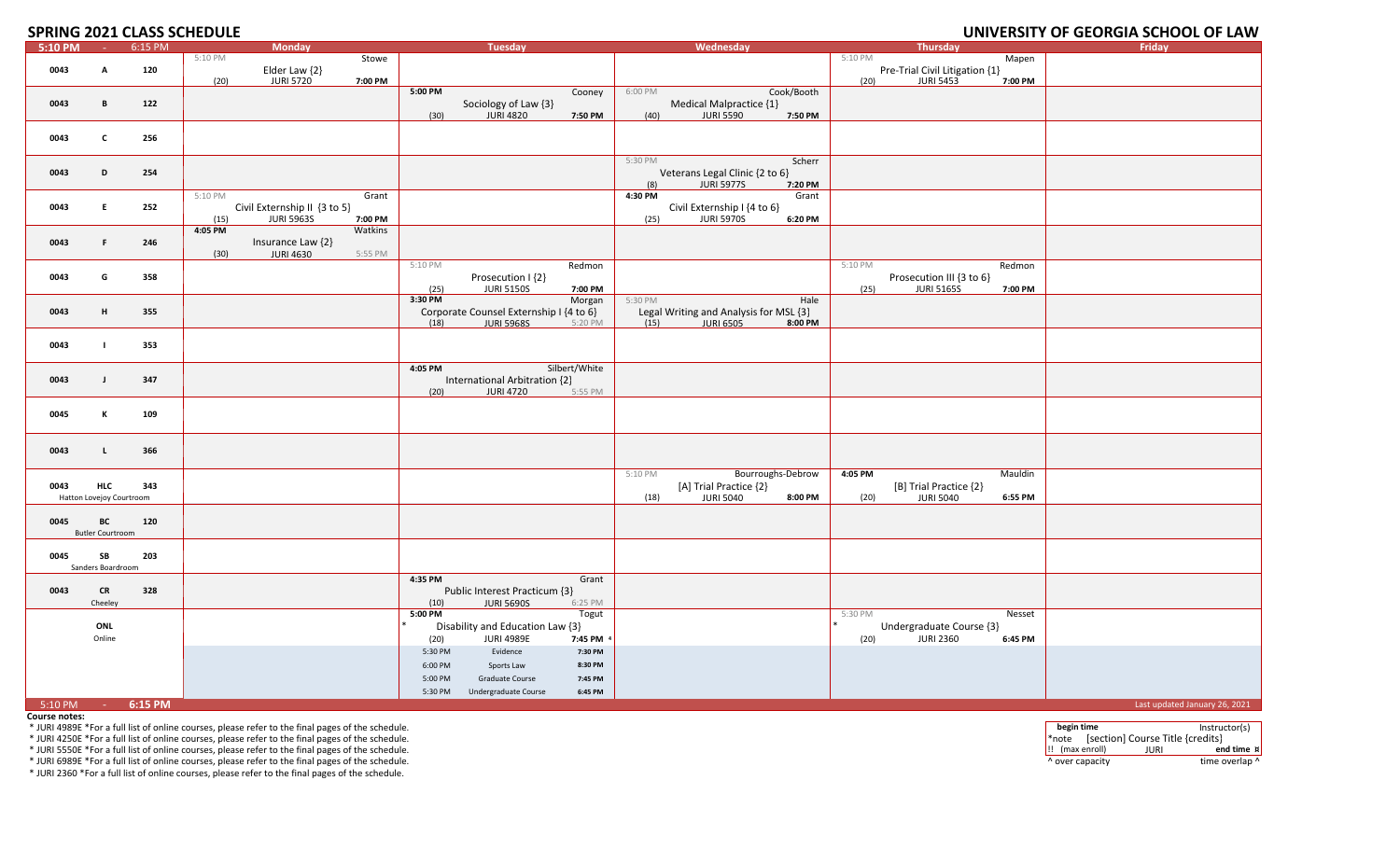### **SPRING 2021 CLASS SCHEDULE**

### **2021 CLASS SCHEDULE UNIVERSITY OF GEORGIA SCHOOL OF LAW**

| 6:15 PM           | $\sim 10^{-1}$           | 7:20 PM | <b>Monday</b>                        |         | <b>Tuesday</b>                   |         |         | Wednesday                              |            | <b>Thursday</b>                      | Friday                        |
|-------------------|--------------------------|---------|--------------------------------------|---------|----------------------------------|---------|---------|----------------------------------------|------------|--------------------------------------|-------------------------------|
|                   |                          |         | 5:10 PM                              | Stowe   |                                  |         |         |                                        |            | 5:10 PM<br>Mapen                     |                               |
| 0043              | А                        | 120     | Elder Law {2}                        |         |                                  |         |         |                                        |            | Pre-Trial Civil Litigation {1}       |                               |
|                   |                          |         | <b>JURI 5720</b><br>(20)<br>7:00 PM  |         |                                  |         |         |                                        |            | <b>JURI 5453</b><br>(20)<br>7:00 PM  |                               |
|                   |                          |         |                                      | 5:00 PM |                                  | Cooney  | 6:00 PM |                                        | Cook/Booth |                                      |                               |
|                   |                          |         |                                      |         |                                  |         |         |                                        |            |                                      |                               |
| 0043              | B                        | 122     |                                      |         | Sociology of Law {3}             |         |         | Medical Malpractice {1}                |            |                                      |                               |
|                   |                          |         |                                      | (30)    | <b>JURI 4820</b>                 | 7:50 PM | (40)    | <b>JURI 5590</b>                       | 7:50 PM    |                                      |                               |
|                   |                          |         |                                      |         |                                  |         |         |                                        |            |                                      |                               |
| 0043              | $\mathbf{c}$             | 256     |                                      |         |                                  |         |         |                                        |            |                                      |                               |
|                   |                          |         |                                      |         |                                  |         |         |                                        |            |                                      |                               |
|                   |                          |         |                                      |         |                                  |         | 5:30 PM |                                        | Scherr     |                                      |                               |
|                   |                          |         |                                      |         |                                  |         |         |                                        |            |                                      |                               |
| 0043              | D                        | 254     |                                      |         |                                  |         |         | Veterans Legal Clinic {2 to 6}         |            |                                      |                               |
|                   |                          |         |                                      |         |                                  |         | (8)     | <b>JURI 5977S</b>                      | 7:20 PM    |                                      |                               |
|                   |                          |         | 5:10 PM                              | Grant   |                                  |         | 4:30 PM |                                        | Grant      |                                      |                               |
| 0043              | E                        | 252     | Civil Externship II {3 to 5}         |         |                                  |         |         | Civil Externship I {4 to 6}            |            |                                      |                               |
|                   |                          |         | <b>JURI 5963S</b><br>7:00 PM<br>(15) |         |                                  |         | (25)    | <b>JURI 5970S</b>                      | 6:20 PM    |                                      |                               |
|                   |                          |         |                                      |         |                                  |         |         |                                        |            |                                      |                               |
|                   |                          |         |                                      |         |                                  |         |         |                                        |            |                                      |                               |
| 0043              | F.                       | 246     |                                      |         |                                  |         |         |                                        |            |                                      |                               |
|                   |                          |         |                                      |         |                                  |         |         |                                        |            |                                      |                               |
|                   |                          |         |                                      | 5:10 PM |                                  | Redmon  |         |                                        |            | 5:10 PM<br>Redmon                    |                               |
| 0043              | G                        | 358     |                                      |         | Prosecution I {2}                |         |         |                                        |            | Prosecution III {3 to 6}             |                               |
|                   |                          |         |                                      |         |                                  |         |         |                                        |            |                                      |                               |
|                   |                          |         |                                      | (25)    | <b>JURI 5150S</b>                | 7:00 PM |         |                                        |            | <b>JURI 5165S</b><br>(25)<br>7:00 PM |                               |
|                   |                          |         |                                      |         |                                  |         | 5:30 PM |                                        | Hale       |                                      |                               |
| 0043              | H                        | 355     |                                      |         |                                  |         |         | Legal Writing and Analysis for MSL {3} |            |                                      |                               |
|                   |                          |         |                                      |         |                                  |         | (15)    | <b>JURI 6505</b>                       | 8:00 PM    |                                      |                               |
|                   |                          |         |                                      |         |                                  |         |         |                                        |            |                                      |                               |
| 0043              | $\mathbf{I}$             | 353     |                                      |         |                                  |         |         |                                        |            |                                      |                               |
|                   |                          |         |                                      |         |                                  |         |         |                                        |            |                                      |                               |
|                   |                          |         |                                      |         |                                  |         |         |                                        |            |                                      |                               |
|                   |                          |         |                                      |         |                                  |         |         |                                        |            |                                      |                               |
| 0043              | $\mathbf{J}$             | 347     |                                      |         |                                  |         |         |                                        |            |                                      |                               |
|                   |                          |         |                                      |         |                                  |         |         |                                        |            |                                      |                               |
|                   |                          |         |                                      |         |                                  |         |         |                                        |            |                                      |                               |
| 0045              | К                        | 109     |                                      |         |                                  |         |         |                                        |            |                                      |                               |
|                   |                          |         |                                      |         |                                  |         |         |                                        |            |                                      |                               |
|                   |                          |         |                                      |         |                                  |         |         |                                        |            |                                      |                               |
|                   |                          |         |                                      |         |                                  |         |         |                                        |            |                                      |                               |
| 0043              | $\mathbf{L}$             | 366     |                                      |         |                                  |         |         |                                        |            |                                      |                               |
|                   |                          |         |                                      |         |                                  |         |         |                                        |            |                                      |                               |
|                   |                          |         |                                      |         |                                  |         | 5:10 PM | Bourroughs-Debrow                      |            | 4:05 PM<br>Mauldin                   |                               |
| 0043              | <b>HLC</b>               | 343     |                                      |         |                                  |         |         | [A] Trial Practice {2}                 |            | [B] Trial Practice {2}               |                               |
|                   | Hatton Lovejoy Courtroom |         |                                      |         |                                  |         | (18)    | <b>JURI 5040</b>                       | 8:00 PM    | <b>JURI 5040</b><br>(20)<br>6:55 PM  |                               |
|                   |                          |         |                                      |         |                                  |         |         |                                        |            |                                      |                               |
|                   |                          |         |                                      |         |                                  |         |         |                                        |            |                                      |                               |
| 0045              | BC                       | 120     |                                      |         |                                  |         |         |                                        |            |                                      |                               |
|                   | <b>Butler Courtroom</b>  |         |                                      |         |                                  |         |         |                                        |            |                                      |                               |
|                   |                          |         |                                      |         |                                  |         |         |                                        |            |                                      |                               |
| 0045              | SB                       | 203     |                                      |         |                                  |         |         |                                        |            |                                      |                               |
|                   | Sanders Boardroom        |         |                                      |         |                                  |         |         |                                        |            |                                      |                               |
|                   |                          |         |                                      | 4:35 PM |                                  | Grant   |         |                                        |            |                                      |                               |
|                   |                          |         |                                      |         |                                  |         |         |                                        |            |                                      |                               |
| 0043              | <b>CR</b>                | 328     |                                      |         | Public Interest Practicum {3}    |         |         |                                        |            |                                      |                               |
|                   | Cheeley                  |         |                                      | (10)    | <b>JURI 5690S</b>                | 6:25 PM |         |                                        |            |                                      |                               |
|                   |                          |         |                                      | 5:00 PM |                                  | Togut   |         |                                        |            | Nesset<br>5:30 PM                    |                               |
|                   | ONL                      |         |                                      |         | Disability and Education Law {3} |         |         |                                        |            | Undergraduate Course {3}             |                               |
|                   | Online                   |         |                                      | (20)    | <b>JURI 4989E</b>                | 7:45 PM |         |                                        |            | <b>JURI 2360</b><br>(20)<br>6:45 PM  |                               |
|                   |                          |         |                                      |         |                                  |         |         |                                        |            |                                      |                               |
|                   |                          |         |                                      | 5:30 PM | Evidence                         | 7:30 PM |         |                                        |            |                                      |                               |
|                   |                          |         |                                      | 6:00 PM | Sports Law                       | 8:30 PM |         |                                        |            |                                      |                               |
|                   |                          |         |                                      | 5:00 PM | Graduate Course                  | 7:45 PM |         |                                        |            |                                      |                               |
|                   |                          |         |                                      |         |                                  |         |         |                                        |            |                                      |                               |
|                   |                          |         |                                      | 5:30 PM | Undergraduate Course             | 6:45 PM |         |                                        |            |                                      |                               |
| 6:15 PM - 7:20 PM |                          |         |                                      |         |                                  |         |         |                                        |            |                                      | Last updated January 26, 2021 |

**Course notes:**

\* JURI 5550E \*For <sup>a</sup> full list of online courses, please refer to the final pages of the schedule. !! (max enroll) JURI **end time ¤**

\* JURI 6989E \*For <sup>a</sup> full list of online courses, please refer to the final pages of the schedule. ^ over capacity time overlap ^

\* JURI 2360 \*For <sup>a</sup> full list of online courses, please refer to the final pages of the schedule.

\* JURI 4989E \*For a full list of online courses, please refer to the final pages of the schedule. More instructor(s)<br>\* JURI 4250E \*For a full list of online courses, please refer to the final pages of the schedule. Note of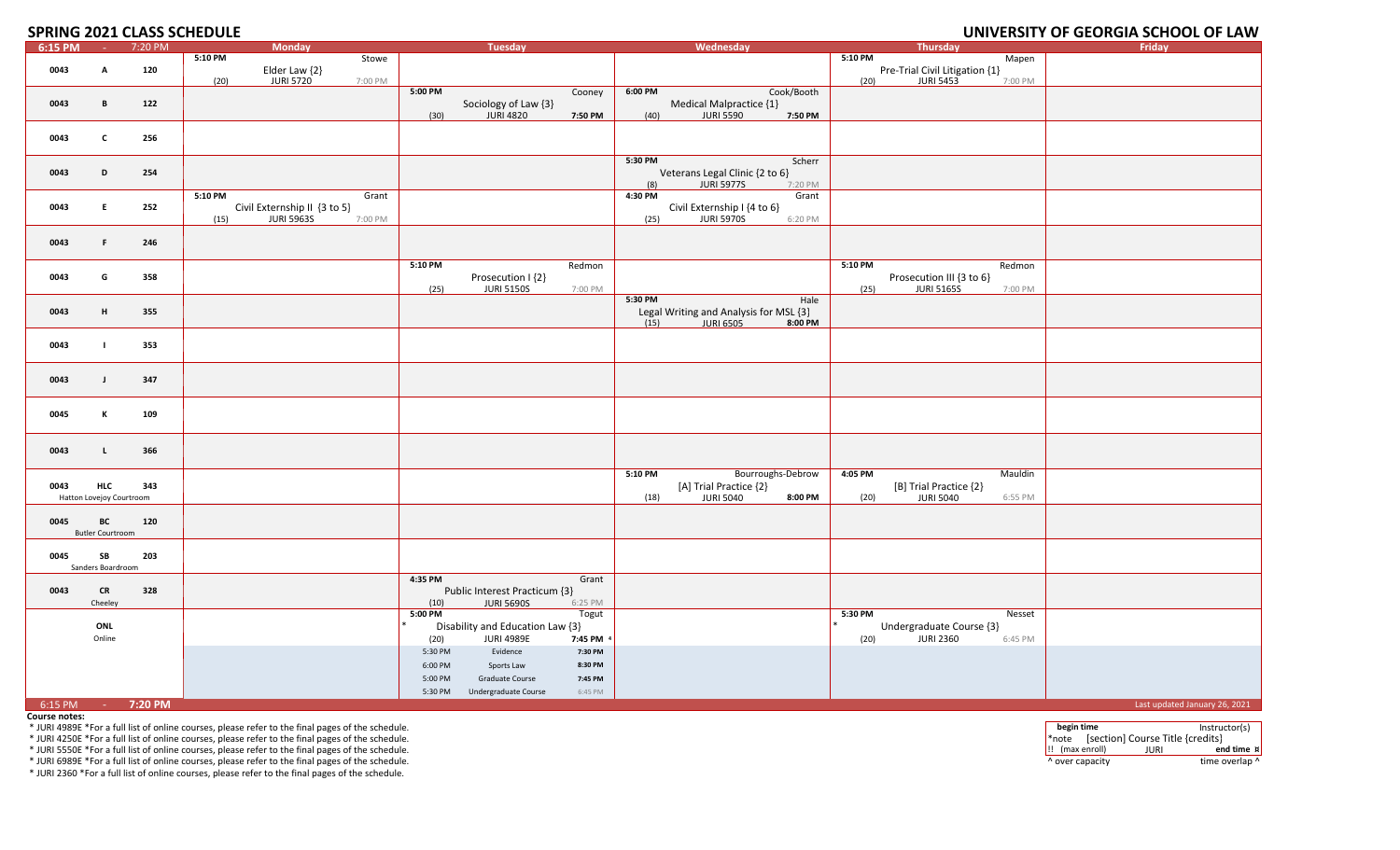### **SPRING 2021 CLASS SCHEDULE**

# **UNIVERSITY OF GEORGIA SCHOOL OF LAW**

| 7:20 PM           | <b>Common</b>                          | 8:25 PM | ----- ---<br><b>Monday</b> | Tuesday                                                                                        | Wednesday                                                                                      | Thursday | Friday                       |
|-------------------|----------------------------------------|---------|----------------------------|------------------------------------------------------------------------------------------------|------------------------------------------------------------------------------------------------|----------|------------------------------|
| 0043              | A                                      | 120     |                            |                                                                                                |                                                                                                |          |                              |
| 0043              | $\mathbf{B}$                           | 122     |                            | $5:00$ PM<br>Cooney<br>Sociology of Law {3}<br><b>JURI 4820</b><br>(30)<br>7:50 PM             | Cook/Booth<br>6:00 PM<br>Medical Malpractice {1}<br>(40)<br><b>JURI 5590</b><br>7:50 PM        |          |                              |
| 0043              | $\mathbf c$                            | 256     |                            |                                                                                                |                                                                                                |          |                              |
| 0043              | D                                      | 254     |                            |                                                                                                |                                                                                                |          |                              |
| 0043              | E                                      | 252     |                            |                                                                                                |                                                                                                |          |                              |
| 0043              | F.                                     | 246     |                            |                                                                                                |                                                                                                |          |                              |
| 0043              | G                                      | 358     |                            |                                                                                                |                                                                                                |          |                              |
| 0043              | H                                      | 355     |                            |                                                                                                | 5:30 PM<br>Hale<br>Legal Writing and Analysis for MSL {3}<br>(15)<br>JURI 6505<br>8:00 PM      |          |                              |
| 0043              | $\mathbf{L}$                           | 353     |                            |                                                                                                |                                                                                                |          |                              |
| 0043              | $\mathbf{J}$                           | 347     |                            |                                                                                                |                                                                                                |          |                              |
| 0045              | К                                      | 109     |                            |                                                                                                |                                                                                                |          |                              |
| 0043              | $\mathbf{L}$                           | 366     |                            |                                                                                                |                                                                                                |          |                              |
| 0043              | <b>HLC</b><br>Hatton Lovejoy Courtroom | 343     |                            |                                                                                                | 5:10 P M<br>Bourroughs-Debrow<br>[A] Trial Practice {2}<br><b>JURI 5040</b><br>8:00 PM<br>(18) |          |                              |
| 0045              | BC<br><b>Butler Courtroom</b>          | 120     |                            |                                                                                                |                                                                                                |          |                              |
| 0045              | SB<br>Sanders Boardroom                | 203     |                            |                                                                                                |                                                                                                |          |                              |
| 0043              | CR<br>Cheeley                          | 328     |                            |                                                                                                |                                                                                                |          |                              |
|                   | ONL<br>Online                          |         |                            | 5:00 PM<br>Togut<br>Disability and Education Law {3}<br>(20)<br><b>JURI 4989E</b><br>7:45 PM : |                                                                                                |          |                              |
|                   |                                        |         |                            | 7:30 PM<br>Evidence<br>5:30 PM<br>8:30 PM<br>6:00 PM<br>Sports Law                             |                                                                                                |          |                              |
| 7:20 PM - 8:25 PM |                                        |         |                            | 5:00 PM<br>7:45 PM<br>Graduate Course                                                          |                                                                                                |          | Last updated January 4, 2021 |

**Course notes:**

\* JURI 5550E \*For a full list of online courses, please refer to the final pages of the schedule !! (max enroll) JURI **end time ¤**

\* JURI 6989E \*For a full list of online courses, please refer to the final pages of the schedule time overlap of the schedule time overlap over capacity time overlap ^ over capacity time overlap ^

\* JURI 4989E \*For a full list of online courses, please refer to the final pages of the schedule last ructor(s)<br>\* JURI 4250E \*For a full list of online courses, please refer to the final pages of the schedule last and the \* JURI 4250E \*For a full list of online courses, please refer to the final pages of the schedule **the schedule of the schedule** the schedule to the final pages of the schedule to the schedule to the final pages of the sche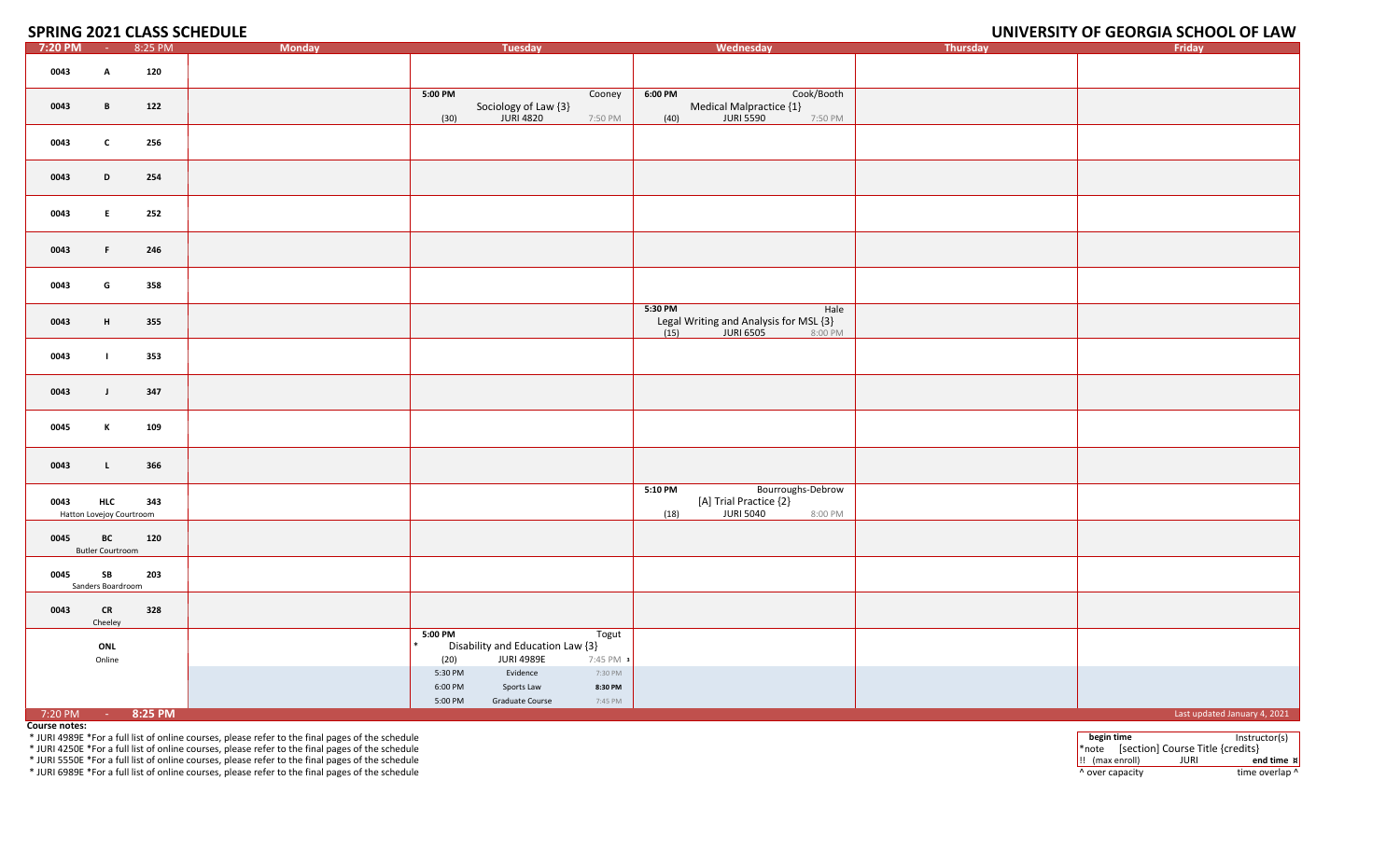#### **Mini-course information:**

• The following mini-courses will be offered. Registration via point allocation **unless other process is noted in "Meeting Info" section.**

| <b>JURI</b>         | <b>CRN</b> | <b>Course Title</b>                                 | Instructor(s)   | <b>Hrs</b>   | Day          | <b>Begin</b> | <b>End</b> | <b>Room</b> | <b>Seats</b> | <b>Notes</b>                                                                                                                                                                                                                                                                                                                                 |
|---------------------|------------|-----------------------------------------------------|-----------------|--------------|--------------|--------------|------------|-------------|--------------|----------------------------------------------------------------------------------------------------------------------------------------------------------------------------------------------------------------------------------------------------------------------------------------------------------------------------------------------|
| <b>Mini-courses</b> |            |                                                     |                 |              |              |              |            |             |              |                                                                                                                                                                                                                                                                                                                                              |
| 5595                | 50900      | Constitutional Issues in Military Justice System    | Ryan/Rutledge   | 1            | <b>MTWRF</b> | 4:30 PM      | 7:00 PM    |             | 30           | This course will be taught M-F 4:30-7:00 from February 15-19 in<br>Room J. The principal instructor will be Judge Meg Ryan of the<br>United States Court of Appeals for the Armed Forces.                                                                                                                                                    |
| 5595                | 53867      | <b>Electronic Discovery</b>                         | Solomon         | $\mathbf{1}$ | W            | 10:05 AM     | 11:55 AM   |             | 40           | This mini-course will meet every other week.                                                                                                                                                                                                                                                                                                 |
| 5595                | TBD        | <b>Federal Civil Practice</b>                       | Tjoflat/Chapman | 1            | *see notes   | *see notes   | *see notes |             | 30           | This mini-course will be scheduled for March 20-27 in Classroom<br>Saturday 03/20: 2:00PM-4:10PM<br>Monday 03/22-Friday 03/26: 4:30PM-6:00PM<br>Saturday 03/27: 2:00PM-4:00PM<br>Judge Tjoflat, our Edenfield Jurist in Residence, serves on the<br>United States Court of Appeals for the Eleventh Circuit.                                 |
| 5595                | 56028      | Franchise Law                                       | Lockerby        | 1            | *see notes   | *see notes   | *see notes | C           | 30           | This course will meet Monday, February 1 through Friday, February<br>5. The M-R sessions will meet in Room C from 5:30-7:45 p.m. The<br>session on Friday, February 5, will take place online from 1:00-4:30<br>p.m. and will be open to invited participants from the legal<br>community. This course will meet online.                     |
| 4214                | TBD        | Fundamentals of Mergers & Acquisitions              | Douglas         | 1            | F.           | 10:45 AM     | 12:35 PM   | A           | 30           | This course is scheduled to meet on Friday 1/22, 2/5, 2/19, 3/5,<br>3/19, 4/2, and 4/16 from 10:45 a.m. to 12:35 p.m. Some of the<br>scheduled classes may need to shift as the instructor's schedule<br>solidifies. Students should also plan to be available other Fridays<br>during the spring semester if necessary for make-up classes. |
| 5595                | TBD        | Representing State Authorities                      | Threlkeld       | 1            | *see notes   | *see notes   | *see notes |             | 30           | This course will meet in Classroom J on:<br>Thursday 02/25 5:00-7:00PM<br>Friday 02/26 5:00-7:00PM<br>Saturday 02/27 10:00AM-12:30PM & 1:30PM-3:30PM<br>Sunday 02/28 10:00AM-12:30PM & 1:30PM-3:30PM                                                                                                                                         |
| 5999                | TBD        | Special Issues in International Organizations: NATO | Amann           | 1            | *see notes   | *see notes   | *see notes |             | -20          | This course will meet Monday January 11 - Thursday January 14<br>from 5PM-8PM (please note: starts the day before first day of<br>Spring 2021 classes). The course is graded on the standard grading<br>scale (A+ to F). This course will meet online.                                                                                       |